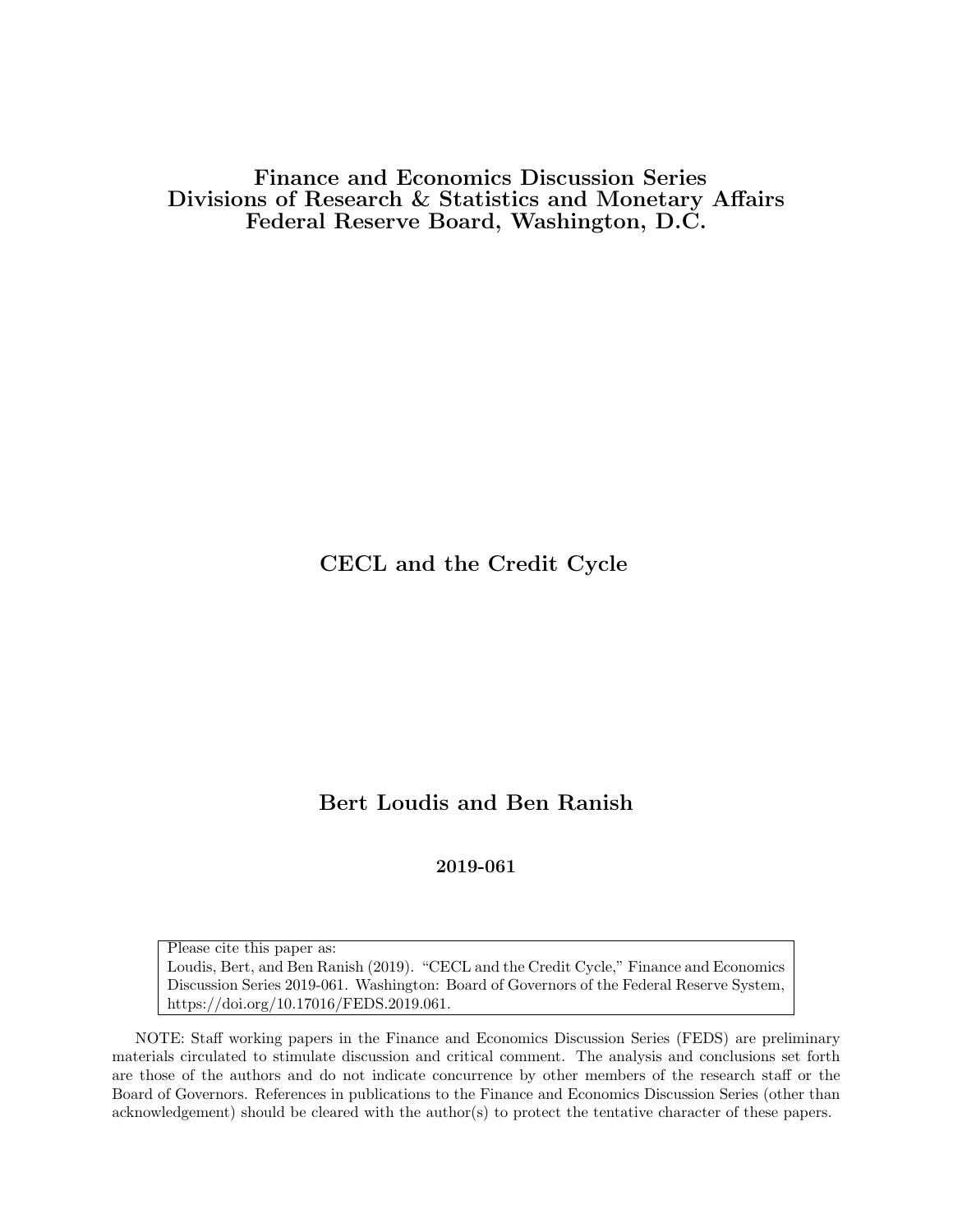# **CECL and the Credit Cycle**

Bert Loudis\* Ben Ranish\*\*

May 30, 2019

## **Abstract**

We find that that the Current Expected Credit Loss (CECL) standard would slightly dampen fluctuations in bank lending over the economic cycle. In particular, if the CECL standard had always been in place, we estimate that lending would have grown more slowly leading up to the financial crisis and more rapidly afterwards. We arrive at this conclusion by estimating historical allowances under CECL and modeling how the impact on accounting variables would have affected banks' lending and capital distributions. We consider a variety of approaches to address uncertainty regarding the management of bank capital and predictability of credit losses.

JEL Codes: E1, E3, G21, G28, M41, M48 Keywords: Current expected credit loss, Allowance for Loan and Lease Losses, Accounting policy

\* Bert Loudis, Federal Reserve Board, [bert.m.loudis@frb.gov,](mailto:bert.m.loudis@frb.gov)\*\* Ben Ranish, Federal Reserve Board, [ben.ranish@frb.gov,](mailto:ben.ranish@frb.gov) We thank José Canals-Cerdá, Sarah Chae, Christopher Finger, Marco Migueis, James Wang, Missaka Warusawitharana and participants from internal and interagency seminars for providing us with constructive feedback. The views presented in this paper are those of the authors and do not necessarily represent those of the Federal Reserve Board or its staff.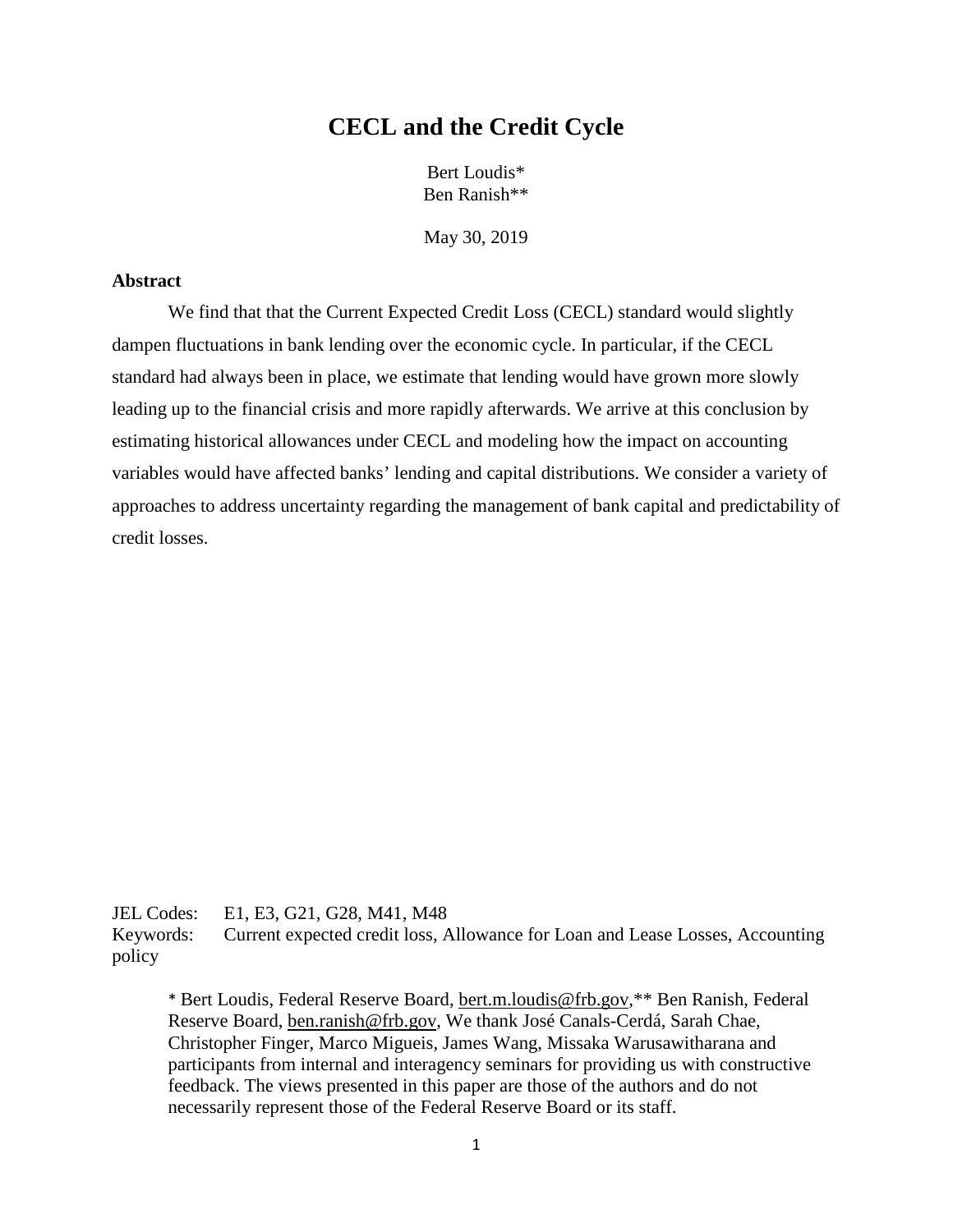The current expected credit losses (CECL) standard will soon replace the incurred loss method (ILM) for the recognition of credit losses in financial accounts.<sup>[1](#page-2-0)</sup> The resulting changes to the timing and magnitude of loss allowances will affect banks' regulatory capital. Since we do not expect significant changes to banks' incentives to manage regulatory capital, we anticipate that CECL will affect banks' lending and capital distributions. As the date of implementation approaches, several commentators have raised concerns that the standard will have a "procyclical" impact, reducing lending in downturns in particular. In contrast, the findings in this study suggest that CECL will modestly affect bank lending in a way that dampens fluctuations.<sup>[2](#page-2-1)</sup>

We arrive at this conclusion through a simple model of the hypothetical impact of CECL on U.S. bank lending over 1998-2014. As inputs to this approach, we estimate both historical loss allowances under CECL and the response of bank lending and capital plans to these changes in allowances. We consider a range of approaches to deal with uncertainty. Specifically, we estimate CECL allowances under three different assumptions about the predictability of credit losses, and use estimates of bank adjustments to changes in capital buffers from academic literature in addition to our own. To keep our analysis straightforward, we model lending at the bank-level and assume the composition of bank lending is unaffected by CECL.

The impact of credit loss accounting on the credit cycle depends on both the timing and magnitude of loss allowances. If CECL results in a larger increase in loss allowances around recessions, a greater amount of deleveraging occurs. However, as loss recognition occurs earlier under CECL, a greater share of the deleveraging occurs prior to—rather than during—the recession. Our conclusion that CECL is likely to be slightly less procyclical than ILM accounts for both potential effects. We reach this conclusion despite the simplifying assumptions we employ that generally weaken CECL's potential to reduce cyclicality.

In our model, CECL merely shifts lending to a later point in the economic cycle, leaving long-run average loan growth unaffected. In our preferred specification, we estimate that this shift slightly reduces U.S. lending growth volatility over the period 1998 through 2015, while slightly worsening the largest peak-to-trough decline in bank lending. CECL reduces fluctuations in lending further when predictability of losses is greater or banks adjust their capital ratios more

<span id="page-2-0"></span><sup>&</sup>lt;sup>1</sup> See Section [I](#page-3-0) and Cohen and Edwards (2017) for further background on expected credit loss standards.

<span id="page-2-1"></span><sup>&</sup>lt;sup>2</sup> For empirical work connecting bank loan supply with macroeconomic outcomes, see for example Peek and Rosengren (2000) and Bassett et al. (2014).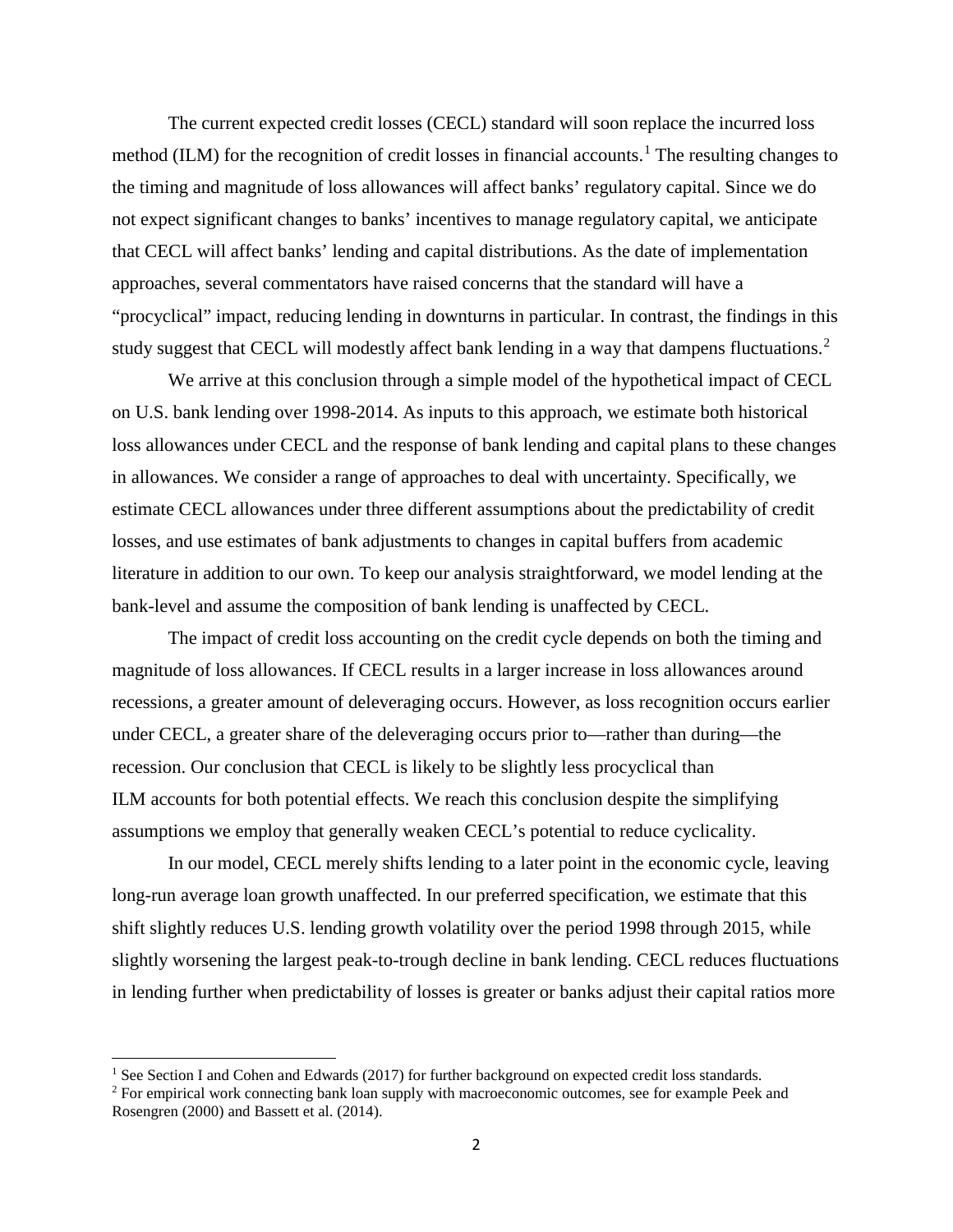rapidly. Conversely, in our framework, CECL has no effect on lending when banks do not respond to its impact on regulatory capital.

Other studies generally find that forward-looking or expected loss provisioning are less procyclical than ILM.<sup>[3](#page-3-1)</sup> Specifically, Beatty and Liao (2011) and Cummings and Durrani (2016) associate forward-looking provisioning practices with stronger lending in downturns, while Bushman and Williams (2012) find more active risk-management under more forward-looking provisioning. DeRitis and Zandi (2018) argue that CECL should reduce cyclicality by constraining fluctuations in lending standards.<sup>[4](#page-3-2)</sup> Since our approach abstracts from any impact of CECL on the composition of bank lending, this literature suggests that our approach makes CECL appear more procyclical than it is.

Three papers suggest that CECL's impact on capital in the early stages of a recession could make the standard more procyclical than ILM (Abad and Suarez 2018, Covas and Nelson 2018, and Ryan 2019). Of these papers, only Covas and Nelson (2018) quantifies the impact on lending, and argues that CECL would have caused a significantly greater decline in lending during the financial crisis. We show in Section [IV](#page-15-0) that this conclusion results largely from the authors' assumption that banks wait until the peak of the downturn to respond to the capital impact of CECL.

In Section [I,](#page-3-0) we provide background discussion of the CECL standard. Section [II](#page-5-0) provides an overview of the framework we follow, and Sections [III](#page-6-0) and [IV](#page-15-0) describe our approaches to estimating the accounting and economic impact of CECL in detail. We discuss caveats to our analysis in Section [V,](#page-23-0) and Section [VI](#page-25-0) concludes.

## <span id="page-3-0"></span>**I. The Current Expected Credit Loss (CECL) Standard**

l

The CECL standard requires institutions applying U.S. Generally Accepted Accounting Principles (GAAP) to hold loan loss allowances equal to expected credit losses for the lifetime of

<span id="page-3-1"></span><sup>&</sup>lt;sup>3</sup> An additional literature generally finds that dynamic provisions have some potential to improve macroeconomic stability (Jimenez et al 2017, Agenor and da Silva 2017, Agenor and Zilberman 2015, and Bouvatier and Lepetit 2012). However, dynamic provision policies do not generally reflect either incurred or expected losses.

<span id="page-3-2"></span><sup>4</sup> Specifically, they argue that poor quality mortgage originations in the mid-2000s would have greatly elevated allowances under CECL well in advance of the losses, and that these high allowance requirements would have inhibited the growth of subprime lending that ultimately exacerbated the downturn.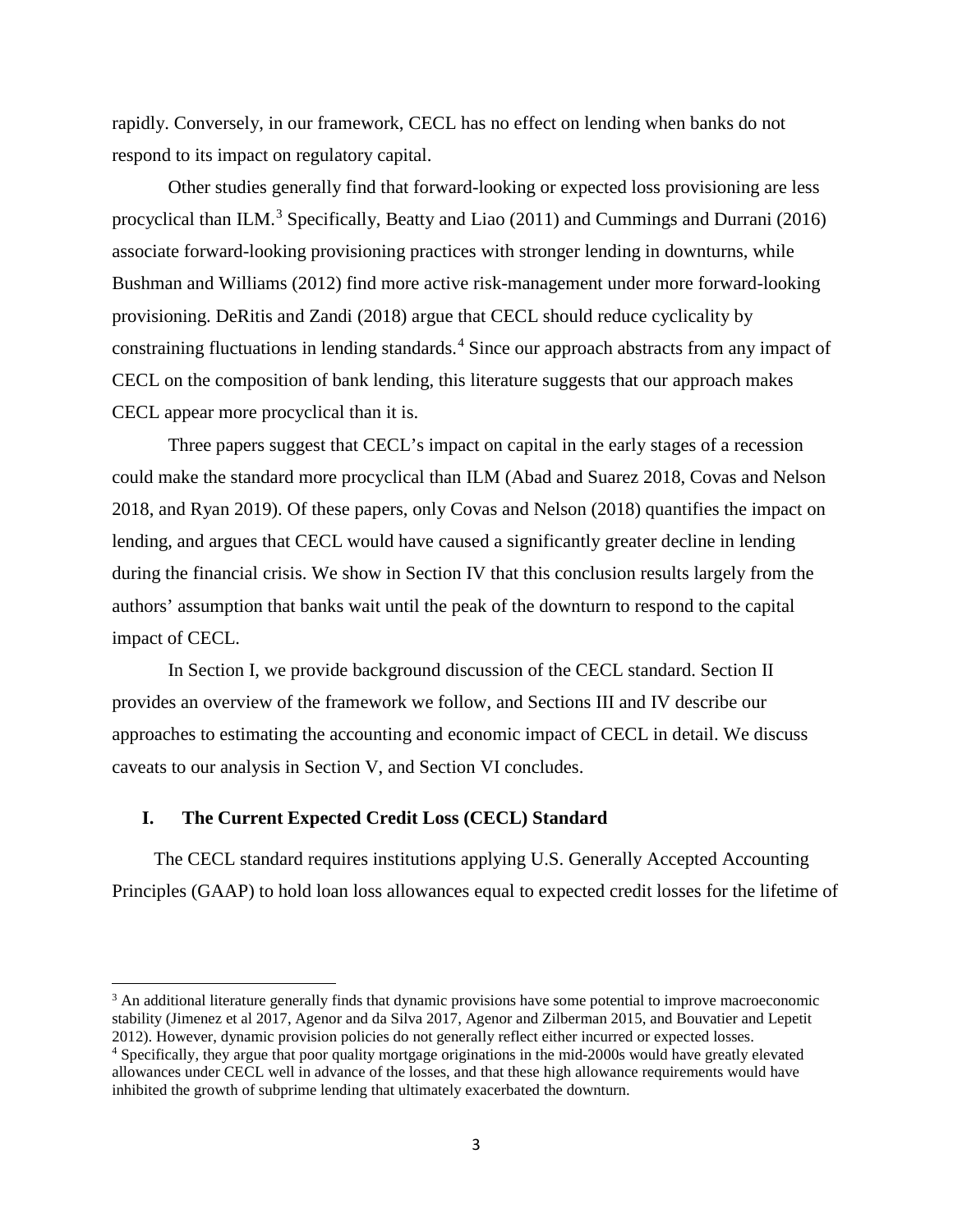each loan.<sup>[5](#page-4-0)</sup> CECL was issued by the Financial Accounting Standards Board (FASB) on June 16, 2016. It will go into effect as part of U.S. GAAP for fiscal years starting after December 15, 2019, at which point it will cover most large U.S. banks. [6](#page-4-1) CECL replaces ILM, which requires that allowances cover losses related to incurred credit impairments.

CECL was introduced largely to address concerns that loan loss reserves under ILM are "too little, too late." In the lead up to the financial crisis, credit losses remained low despite declining mortgage lending standards. As losses remained low, even as the economy slowed and home prices began to fall, loan loss allowances under ILM remained low as well. By the time allowances began to rise significantly at the end of 2007, the economy had entered a recession and the market value of bank equity had declined by one-third, and by early 2009 the market value of U.S. bank equity was less than half of the book value. Under these circumstances, it seems likely that a forward-looking standard for loan loss recognition has the potential to better align bank capital with economic reality.<sup>[7](#page-4-2)</sup>

Under CECL, firms are required to forecast the runoff of loan balances—due to maturity, prepayment, and amortization, as well as certain loan extensions—as well as charge-off and recovery rates. Due to the emphasis on forecasts, most firms will need to add to or adapt their current loss estimation approaches. Regulatory expectations for model complexity are likely to depend on the size of the firm. Many large banks have indicated they plan to adapt much of the modeling and data infrastructure used in stress testing for CECL. In contrast, regulators have suggested that small banks may be able to comply with the standard through adjustments to current existing allowance methods.<sup>[8](#page-4-3)</sup> Given the range of approaches expected, it is difficult to model the firm-specific impact of CECL.<sup>[9](#page-4-4)</sup>

<span id="page-4-0"></span><sup>5</sup> CECL covers all financial instruments carried at amortized cost, including loans, leases and held-to-maturity securities.

<span id="page-4-1"></span><sup>6</sup> The CECL implementation date is later for non-SEC filing and non-public business entities. The CECL issuance announcement, dated June 16, 2016 can be found here:

https://www.fasb.org/cs/ContentServer?c=FASBContent\_C&cid=1176168232900&d=&pagename=FASB%2FFAS BContent\_C%2FNewsPage. Note that banks have the option to phase in the impact of CECL on regulatory capital over a three-year period. See the Federal Register announcement dated December 18, 2018: <https://www.occ.treas.gov/news-issuances/news-releases/2018/nr-ia-2018-142a.pdf>

<span id="page-4-2"></span> $^7$  However, Ryan (2019) argues that by counting losses over the full expected lifetime of the loan, CECL worsens the mismatch in the treatment of future expected revenues and losses.

<span id="page-4-3"></span><sup>8</sup> See pg. 11 of Federal Reserve SR 19-8 a[t https://www.federalreserve.gov/supervisionreg/srletters/sr1908a1.pdf](https://www.federalreserve.gov/supervisionreg/srletters/sr1908a1.pdf)

<span id="page-4-4"></span><sup>9</sup> For a discussion of variability in CECL modeling and implementation, see Du et al. (2018) and Chae et al. (2018).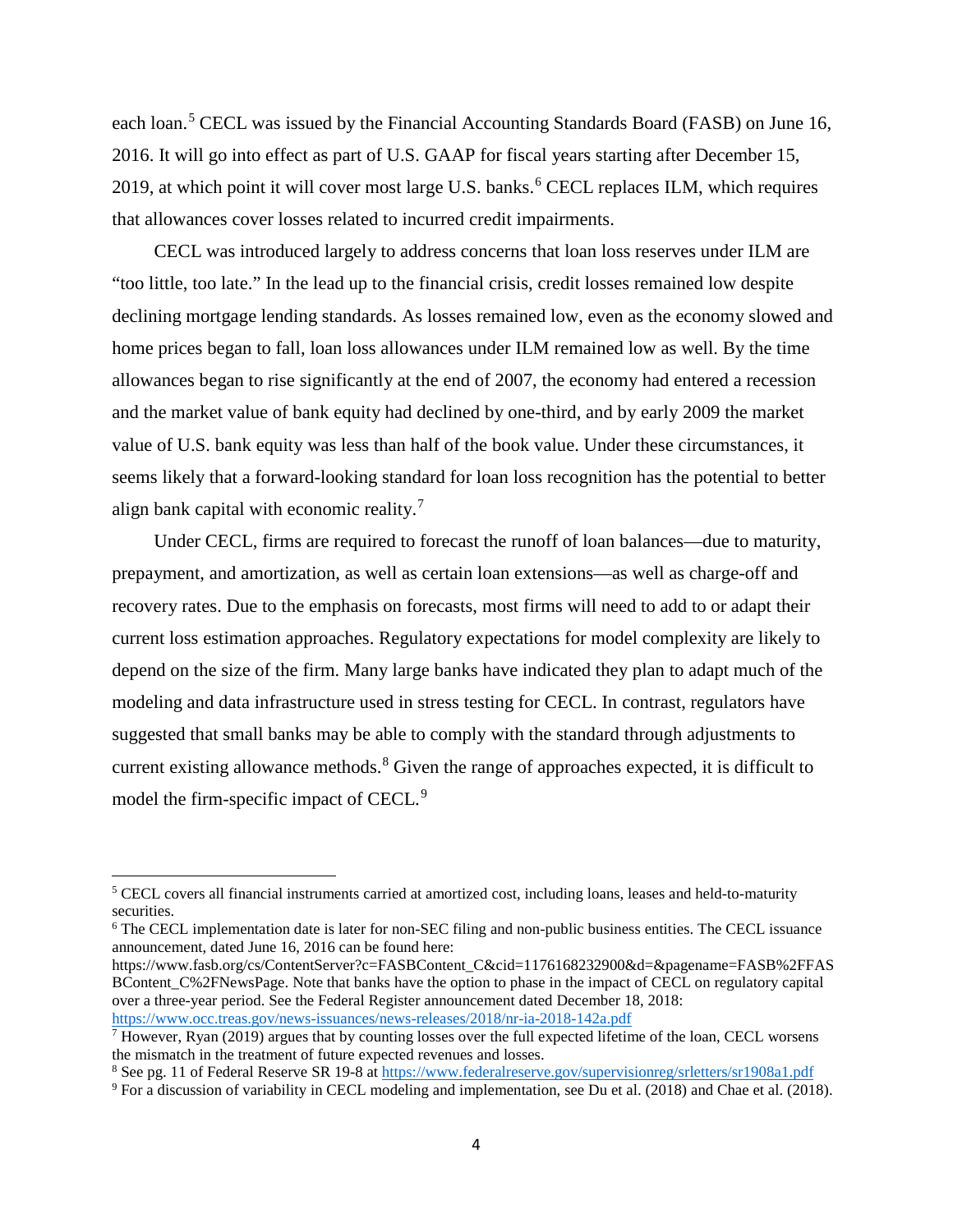Many other countries have recently (January 2018) implemented an expected credit loss framework, International Financial Reporting Standards (IFRS) 9.<sup>[10](#page-5-1)</sup> The key conceptual difference between CECL and IFRS 9 is that allowances in IFRS 9 need only cover one year of expected losses for loans that have not experienced significant deterioration in credit quality since origination. Once such deterioration occurs, IFRS 9 requires that allowances cover lifetime expected losses just as CECL does.

## <span id="page-5-0"></span>**II. Overview of the Impact Assessment Framework**

Our framework captures a simple and relatively direct impact of CECL on credit availability. CECL directly affects loan loss allowances, which in turn affect banks' income and capital. Since there are no current proposals to change bank capital rules in response to CECL,<sup>[11](#page-5-2)</sup> we assume that banks' capital ratio targets are unaffected by the standard.<sup>[12](#page-5-3)</sup> As a result, we assume that banks make changes to capital distributions and lending to offset CECL's impact on capital ratios. We will characterize CECL as more or less procyclical than ILM based on whether it dampens or exacerbates fluctuations in lending growth.

[Figure 1](#page-6-1) illustrates the relationships we model between the variables affected by loan loss accounting in our framework. The gray arrows represent simple mechanical or rule-based relationships. The colored arrows represent the more complex relationships that require the modeling detailed in Sections [III](#page-6-0) and [IV.](#page-15-0) The red arrow represents our estimates of the impact of CECL on loan loss allowances. The blue arrows represent estimates of banks' adjustments to capital distributions and lending in response to CECL's capital impact. We formalize this framework with a system of equations detailed in Appendix A.

<span id="page-5-1"></span><sup>&</sup>lt;sup>10</sup> Most large economies currently use IFRS 9. A full list can be found here: [https://www.ifrs.org/use-around-the](https://www.ifrs.org/use-around-the-world/use-of-ifrs-standards-by-jurisdiction/)[world/use-of-ifrs-standards-by-jurisdiction/](https://www.ifrs.org/use-around-the-world/use-of-ifrs-standards-by-jurisdiction/)

<span id="page-5-2"></span> $11$  However, as discussed in Section [V,](#page-23-0) CECL affects CCAR banks' stress capital buffers.

<span id="page-5-3"></span> $12$  If net income volatility increases under CECL—as some have argued—target buffers might increase. However, if buffers are maintained to also absorb expected future losses, they might not need to be as large under CECL. Discussions with bankers generally suggest that target capital buffers are unlikely to change much.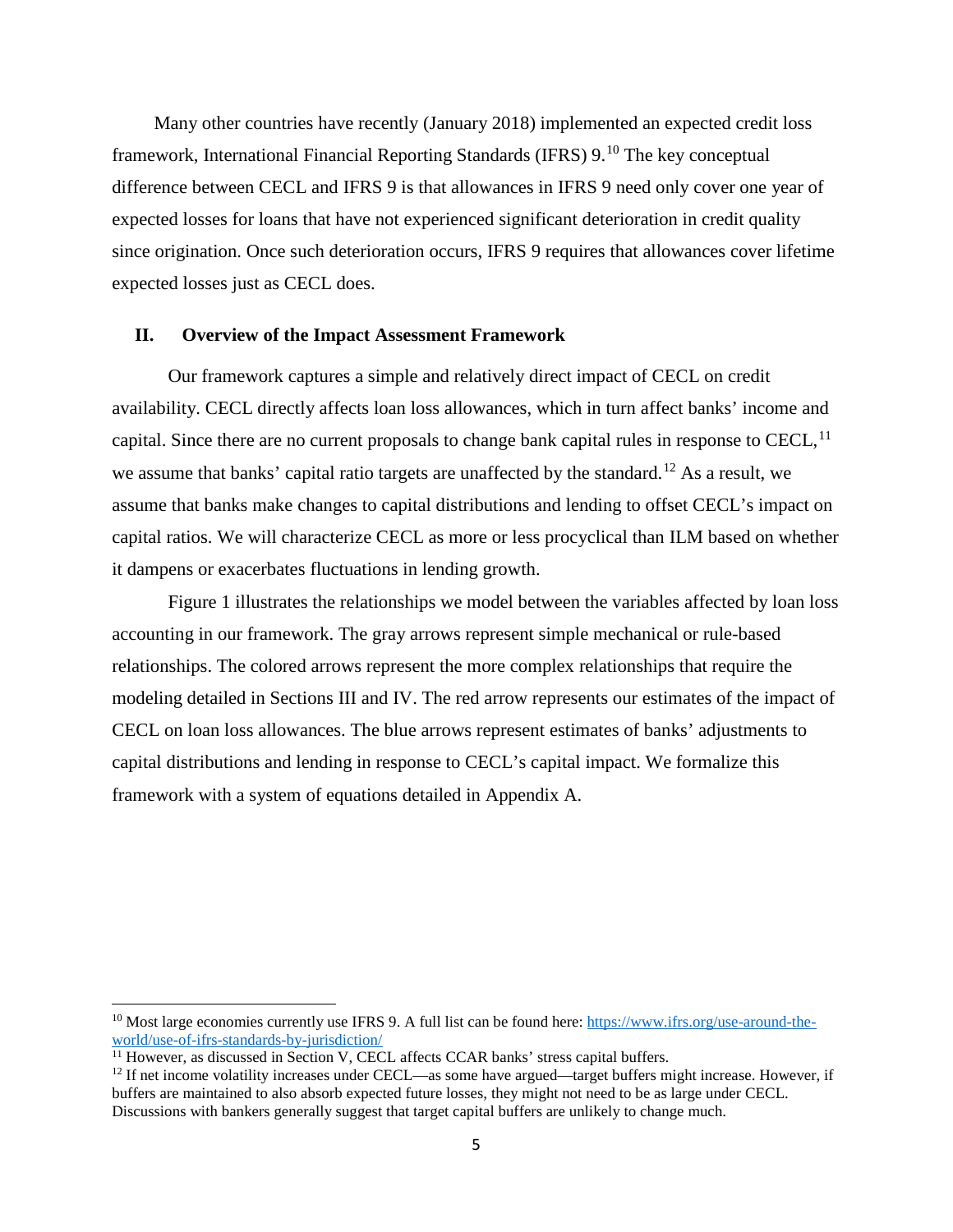<span id="page-6-1"></span>

#### *Figure 1: Impact Assessment Framework*

Our framework involves several simplifications. First, we do not capture any effects of CECL that may operate independently of its impact on capital, such as CECL's potential impact on the set of information presented to bank management or investors. Second, we assume that CECL does not affect the composition of bank lending, and has a proportional impact across banks' assets. Third, we do not model loan pricing. Finally, our framework does not capture the indirect (second-order) effects of CECL that follow from the impact of CECL on the subsequent state of the economy. Consistent with these simplifications, we assume that net charge-off rates are unaffected by CECL. Sections [V](#page-23-0) provides further discussion of the caveats to our approach.

## <span id="page-6-0"></span>**III. Impact on Allowances**

In this section, we estimate the impact of CECL on the aggregate loan loss allowances of U.S. bank holding companies—the red arrow in [Figure 1.](#page-6-1) We find that CECL accelerates loan loss recognition, but also increases allowances in downturns as compared to the ILM standard. These findings have generally opposing effects on the standard's overall impact on lending cyclicality, which we evaluate further in Section [IV.](#page-15-0)

We estimate CECL allowances separately for each of seven asset classes aligned with regulatory reporting categories: residential real estate, commercial and industrial, commercial real estate, other wholesale, cards, other retail, and auto loans. Except where otherwise stated,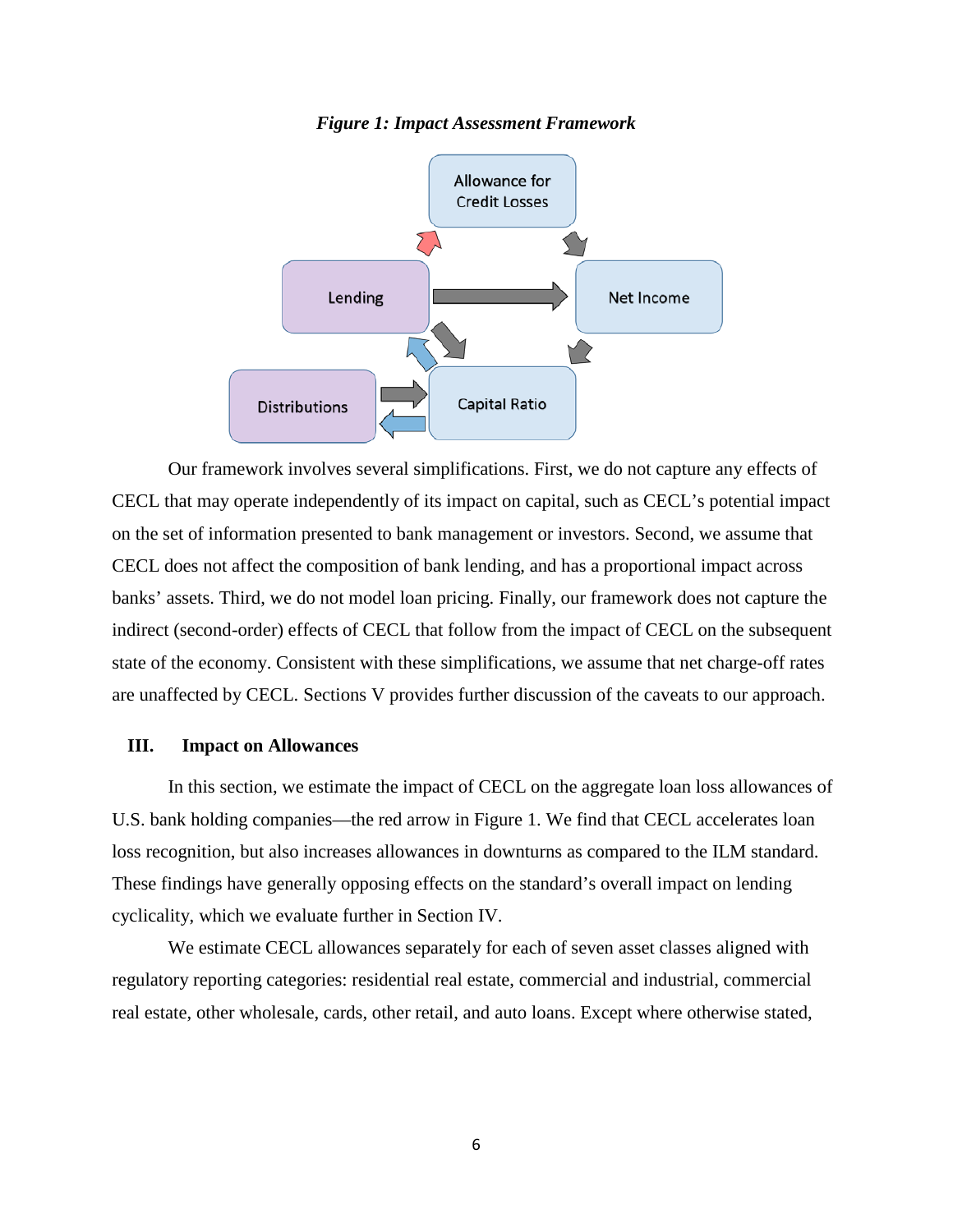our analysis is based on publicly-available data from the universe of lenders in the FR Y-9C.<sup>[13](#page-7-1)</sup> [Table 1](#page-7-0) breaks the aggregate loan portfolio into these asset classes.

#### <span id="page-7-0"></span>**Table 1: Composition of Aggregate Bank Holding Company Loan Portfolio**

| <b>Asset Class</b>                    | Average Share of Aggregate Loan Portfolio <sup>14</sup><br>$(Q2 1986-Q4 2014)$ |  |  |  |
|---------------------------------------|--------------------------------------------------------------------------------|--|--|--|
|                                       |                                                                                |  |  |  |
| Residential real estate (RRE)         | 29.6%                                                                          |  |  |  |
| Commercial and industrial (C&I)       | 25.9%                                                                          |  |  |  |
| Commercial real estate (CRE)          | 20.6%                                                                          |  |  |  |
| Cards                                 | 8.0%                                                                           |  |  |  |
| Other wholesale (excl. C&I, CRE)      | 7.5%                                                                           |  |  |  |
| Other retail (excl. cards, auto, RRE) | 4.7%                                                                           |  |  |  |
| Auto                                  | 3.8%                                                                           |  |  |  |
|                                       |                                                                                |  |  |  |

Source: FR Y-9C and authors' calculations.

l

Under CECL, allowances equal the expected lifetime credit losses of all loans/leases and held-to-maturity securities. However, in our estimates, we apply several simplifications to this concept that should have only a modest impact. First, we limit the scope by excluding held-tomaturity securities, and do not discount—which the standard allows—future credit losses. These omissions have an offsetting impact on allowance estimates, resulting in little impact in aggregate. In addition, we employ some modeling assumptions to simplify the analysis and handle data limitations. For instance, instead of estimating the future credit losses of the current loan portfolio, we separately estimate the runoff of the portfolio balance and the net charge-off (i.e. loss) rate.[15](#page-7-3) Our estimates of portfolio runoff depend only on the asset class of the loan, and not on macroeconomic conditions or characteristics of the portfolio at the specific bank. Due to

<span id="page-7-1"></span><sup>&</sup>lt;sup>13</sup> We exclude firms with atypical bank business models (average risk weights lower than 20% or higher than 100%, average tier 1 risk based capital ratios above 25% or accounting leverage ratios above 15%, or with loans representing an average of less than 25% of assets). We also exclude firms with fewer than ten quarters of history in the FR Y-9C, such as firms near the minimum asset threshold for reporting. Excluded firms account for an average of 12% of Y-9C filers and within the Y-9C represent 9% of aggregate loans and 17% of aggregate assets. The largest excluded firms typically have loans of less than 25% of assets.

<span id="page-7-2"></span><sup>&</sup>lt;sup>14</sup> Historically, a less granular breakdown of loan portfolios is available. We impute historical portfolio shares using the assumption that relative portfolio shares are unchanged until they are first reported. These imputations apply to the residential real estate portfolio prior to 2002, commercial real estate prior to 2007, cards prior to 2010 and auto and other wholesale/retail prior to 2011.

<span id="page-7-3"></span><sup>&</sup>lt;sup>15</sup> This approach does not bias our estimate of lifetime loss if the estimation errors on loan life and loss rate are uncorrelated.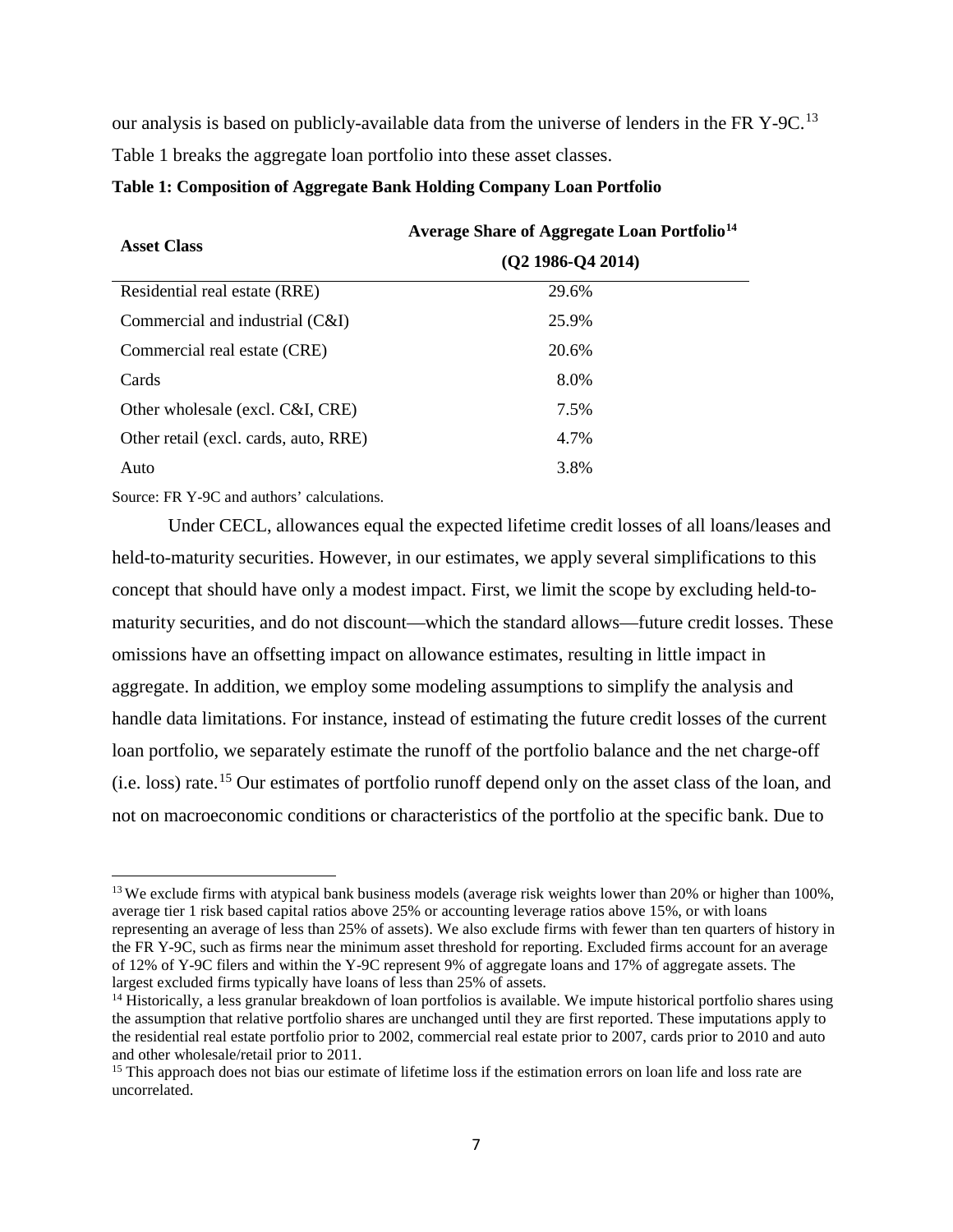limited historical data at the asset class level, we use forecasts of net charge-off rates that are proportional across asset classes. Furthermore, we lack historical cohort level data, so these forecasts do not account for maturity or changes in portfolio composition across asset classes.<sup>[16](#page-8-0)</sup>

With these simplifications, the equation below represents our estimate of CECL allowance for credit losses (ACL) for asset class *a* of bank *b* at quarter *t*. The coefficient  $\lambda_a$ represents the net chargeoff rate of asset class *a* relative to commercial and industrial loans, i.e.

 $\lambda_a = \frac{E[NCO_a]}{E[NCO_{c\&1}]}$ .<sup>[17](#page-8-1)</sup> The bank-specific net charge-off rate NCORate<sub>b,t+j</sub> is normalized by the average  $\lambda_a$  of the bank *b* loan portfolio at  $t+j$ , and is assumed to be the same under CECL as it actually was under ILM.[18](#page-8-2)

$$
ACL_{bat} = \sum_{k=1}^{\infty} \underbrace{Loans_{bat} * \prod_{j=0}^{k-1} (1 - RunoffRate_{aj} - \lambda_a E_t[NCORate_{b,t+j}])}_{\text{Remaining Loans after } k-1 \text{ quarters}}
$$
  
\* 
$$
\underbrace{\lambda_a E_t[NCORate_{b,t+k}]}_{\text{Expected Net CO Rate at t+k}} (1)
$$

In the remainder of this section, we describe our approaches to modeling portfolio runoff and expected net charge-off rates, and then compare our estimates of CECL allowances to actual allowances.

#### *A. Loan Balance Runoff*

 $\overline{\phantom{a}}$ 

We model the runoff of loan balances at the asset class level. This runoff should reflect balance reduction due to prepayment, amortization, loan expiration at maturity, and extensions due to troubled debt restructuring, though our estimates do not explicitly take account of each of these. Our runoff rate estimates are independent of macroeconomic conditions. We believe this is a relatively immaterial simplification, as most of the variation in lifetime expected loss for the typical loan comes from variation in loss rates, as opposed to variation in loan runoff.

<span id="page-8-0"></span><sup>&</sup>lt;sup>16</sup> Seasoning effects can go either way, depending on whether loan amortization or downward credit migration effects dominate. Selection effects tend to suggest lower losses to older loans, as higher risk loans tend to have shorter maturities.

<span id="page-8-1"></span><sup>&</sup>lt;sup>17</sup> We estimate average aggregate net charge-off rates relative to commercial and industrial loans using the longest time period for which data are available in FR Y-9C for the given asset class. We estimate  $\lambda_a$  of 0.65 for other wholesale, 0.69 for residential real estate, 0.78 for commercial real estate, 1.78 for auto loans, 4.66 for other retail loans and 4.94 for cards.

<span id="page-8-2"></span><sup>&</sup>lt;sup>18</sup> In making this assumption, we ignore second-order effects on net charge-offs that might result from the impact of CECL on portfolio composition and macroeconomic conditions.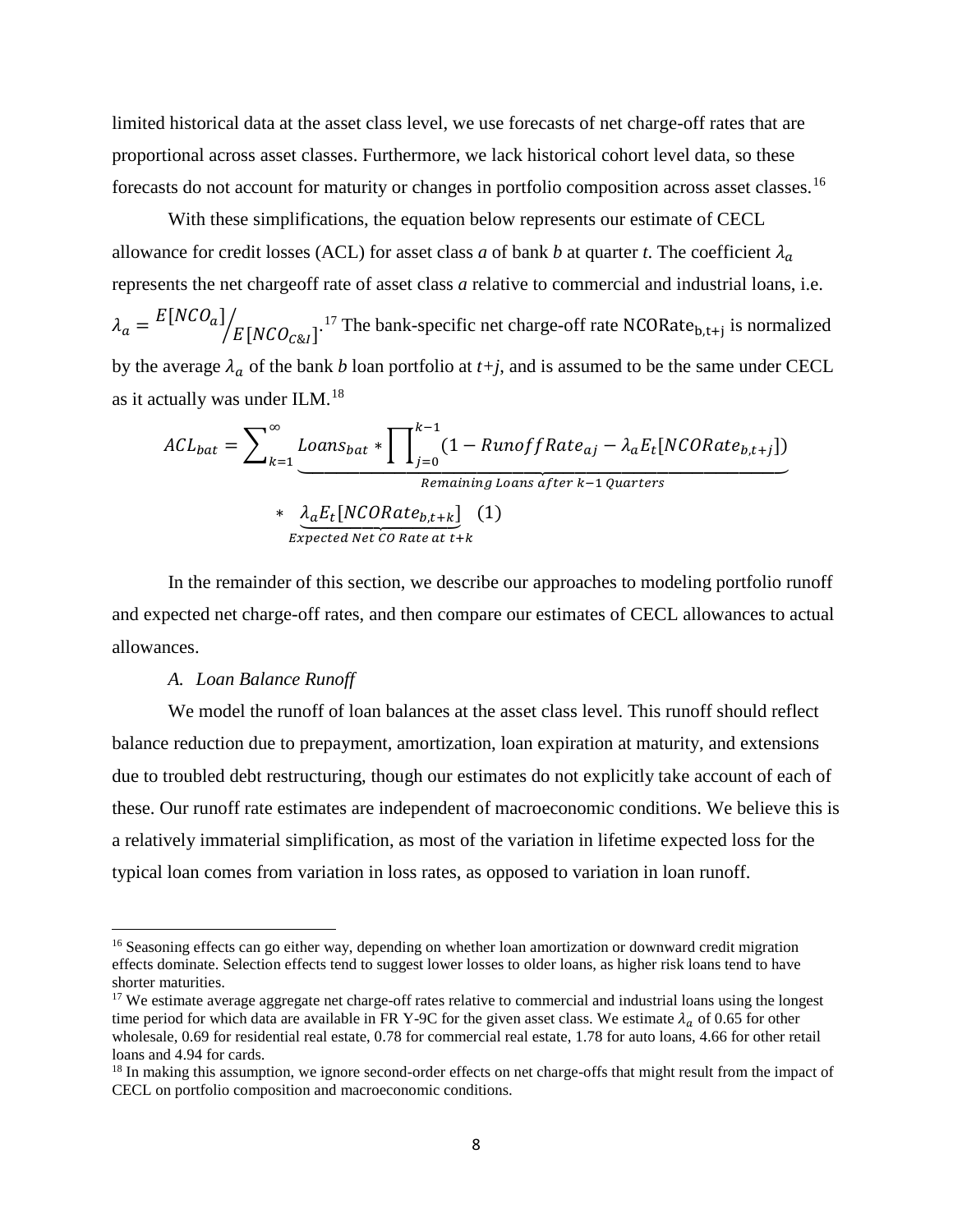[Table 2](#page-9-0) presents the average remaining life of loan balance that result from our runoff rates. The table also classifies our approach to the runoff rate estimation. A more detailed description of the approaches follows.

#### <span id="page-9-0"></span>**Table 2: Average Remaining Loan Life by Asset Class**

|                                                        | <b>Runoff Rate Estimation Approach</b> | <b>Estimated Remaining Life</b>       |  |
|--------------------------------------------------------|----------------------------------------|---------------------------------------|--|
| <b>Loan Asset Class</b>                                |                                        | of Loan Balance (Years) <sup>19</sup> |  |
| Residential real estate (RRE)                          | Use average historical runoff at each  | 4.91                                  |  |
|                                                        | horizon                                |                                       |  |
| Wholesale – Commercial                                 | Constant runoff rate set to match      | 3.58                                  |  |
| real estate (CRE)                                      | average remaining contractual          |                                       |  |
| Wholesale – Commercial $&$                             | maturity; loan life truncated at eight | 2.91                                  |  |
| industrial, Other                                      | years                                  |                                       |  |
| Cards                                                  | Constant runoff over two years         | 1.00                                  |  |
| Auto and Other retail                                  | Constant runoff over six years         | 3.00                                  |  |
| Source: Black Knight McDash and authors' calculations. |                                        |                                       |  |

For residential real estate, we compute the average loan prepayment and maturation rate at each horizon for the portfolio of first mortgages using Black Knight McDash lender processing data from 1992 through [20](#page-9-2)18.<sup>20</sup> We use this as a loan runoff rate, but cap the remaining loan lifetime at 20 years.

For the commercial and industrial (C&I) and commercial real estate loans (CRE), we assign a constant runoff rate, and cap the remaining loan lifetime at eight years. We set the quarterly runoff rate to 5.25% for commercial real estate, and 6.75% for commercial and industrial to approximate the average remaining contractual maturity of such loans within loanlevel regulatory data collections. This will overstate the life of loan balances to the extent that balances are repaid or amortized prior to maturity. We assign non-C&I, non-CRE wholesale loans the same remaining maturity distribution as C&I loans.

For auto loans, we assume that 1/6 of the initial portfolio runs off each year, with the balance reaching zero after six years. We use the prevalence of auto loans with six-year initial

<span id="page-9-1"></span><sup>&</sup>lt;sup>19</sup> This statistic omits the additional impact of charge-offs on balance reduction.

<span id="page-9-2"></span><sup>&</sup>lt;sup>20</sup> We first compute the average prepayment and maturation rate by quarter and horizon. Then, we take an equal weighted average across all quarters with data for the given horizon to create an average runoff rate by horizon. This runoff rate does not account for contractual amortization.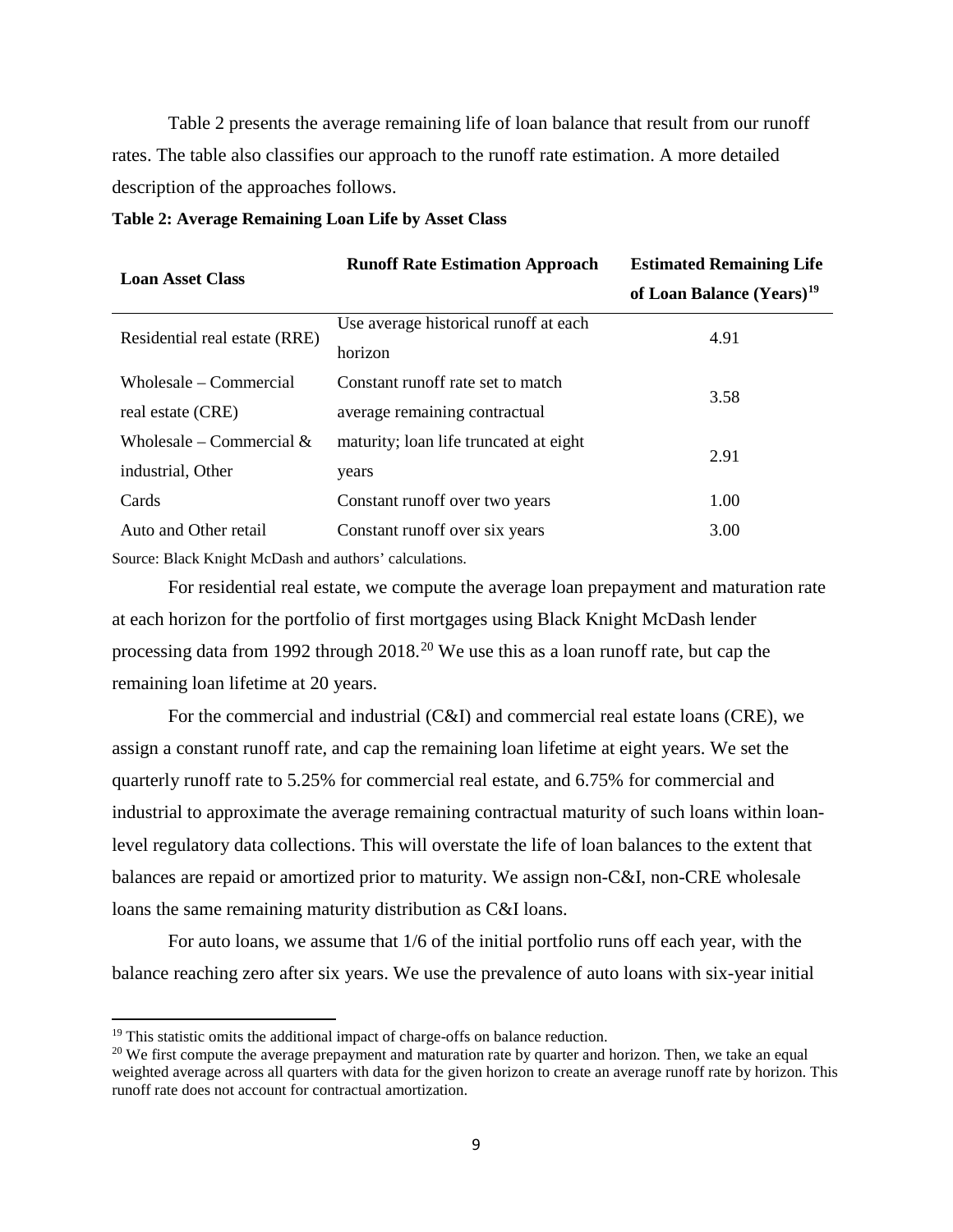maturities to motivate this assumption. If a bank has constant sized portfolio of six-year auto loans, 1/6 of the balance will runoff each year ignoring prepayment and amortization.

Estimates of runoff rates of credit card and other open credit line balances require assumptions about the assignment of borrower cash flows to specific draws of credit.<sup>[21](#page-10-0)</sup> Since CECL is not prescriptive here, we simply assume that 50% of the original credit card balance runs off over each of the first two years.

Overall, since most of our runoff rate estimates are calibrated using statistics that do not account for prepayment or contractual amortization, most of our estimates of loan life are likely a bit high. An exception is our estimate of a one-year average remaining credit card life, as some industry sources suggest average remaining lives may be as much as two years.

## *B. Portfolio Net Charge-off Rate Forecasts*

 $\overline{\phantom{a}}$ 

Under CECL, the loss forecasting approach depends on the horizon.<sup>[22](#page-10-1)</sup> [Figure 2](#page-11-0) provides an illustration. Banks are required to use their own loss forecasts over the near-term period in which the forecasts are considered "reasonable and supportable." On the other hand, long-run loss forecasts should be based on unadjusted historical loss information (e.g. long-run average loss rates). During the intervening period, loss forecasts should revert from the "reasonable and supportable" forecast to the long-run average. The CECL standard provides little guidance about how long each of these periods should be or about how banks should forecast near-term losses or revert them to the long-run average. CECL estimates can be quite sensitive to the loss forecasting approach (Chae et al. 2018 and Breeden 2018), so we follow an approach that allows for greater generality.

<span id="page-10-0"></span><sup>&</sup>lt;sup>21</sup> Canals-Cerda (2019) provides a discussion of the significance of the allocation of cash flows when modeling the balance runoff of credit lines for CECL. He finds average life of credit card balances between 12 and 20 months, depending on the assignment of repayment cash flows.

<span id="page-10-1"></span><sup>&</sup>lt;sup>22</sup> The full FASB standard discusses the development of credit loss estimates in 326-20-30 (p109-112): [https://www.fasb.org/jsp/FASB/Document\\_C/DocumentPage?cid=1176168232528&acceptedDisclaimer=true](https://www.fasb.org/jsp/FASB/Document_C/DocumentPage?cid=1176168232528&acceptedDisclaimer=true)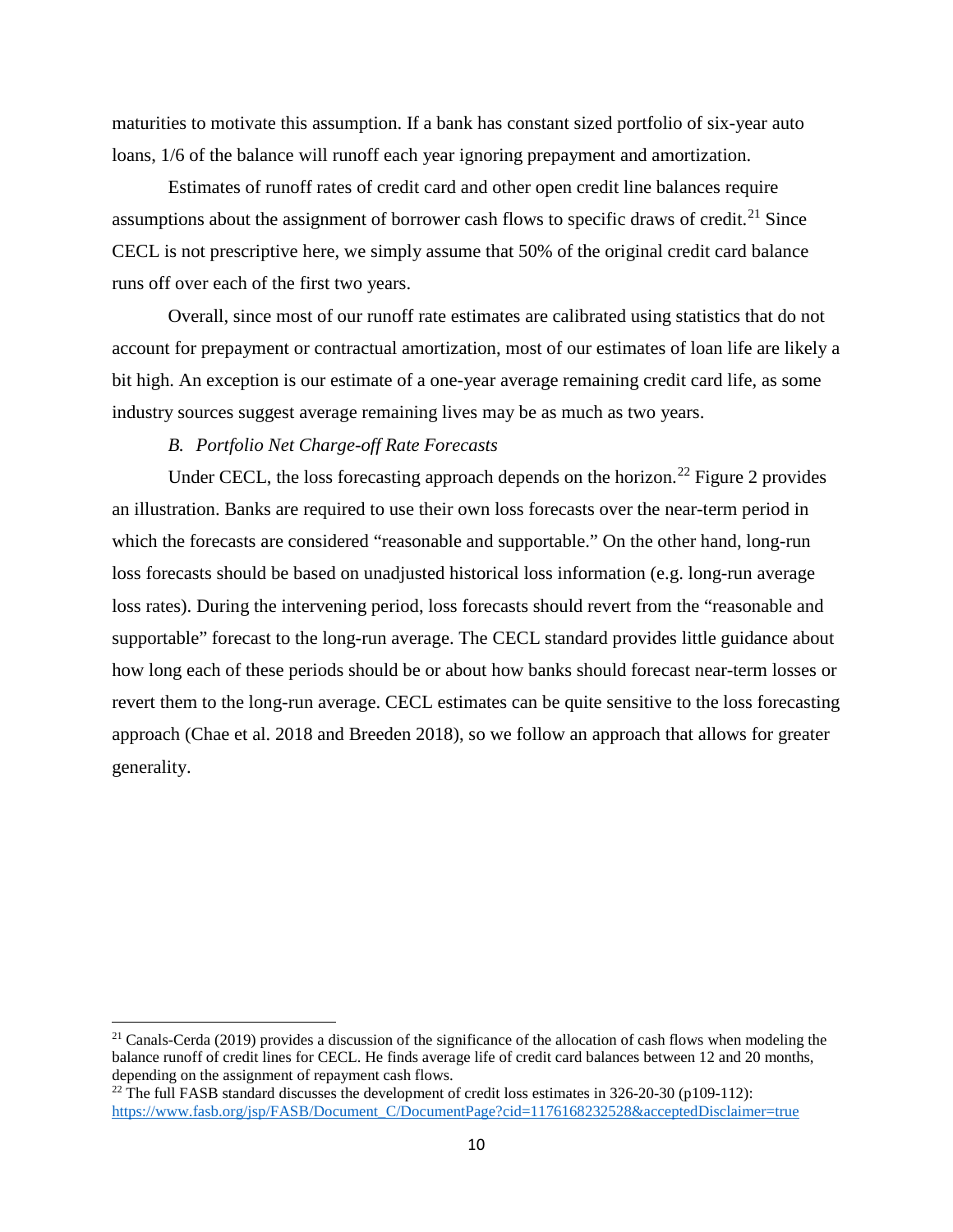

<span id="page-11-0"></span>

**Time Horizon** 

We do not construct a loss forecasting model to generate "reasonable and supportable" period forecasts. Instead, we develop three proxies for loss forecasts. These proxies represent the wide range of predictability associated with the various forecasting approaches that banks are likely to employ. However, construction of the forecast proxies requires the actual future losses. Therefore, when constructing proxies for forecasts with horizons as long as four-years, we cannot construct CECL allowances for the final four years of our data (2015-2018).

Our three proxies for loss forecasts address uncertainty about the amount of foresight in banks' CECL forecasts.<sup>[23](#page-11-1)</sup> Our "low" and "high" foresight proxies represent lower and upper extremes to the amount of foresight that banks' "reasonable and supportable" CECL estimates might reflect. Our low foresight proxy simply sets the length of the "reasonable and supportable" forecasting horizon to zero, with the reversion to the long run average starting immediately. At the other extreme, the high foresight proxy is equal to the actual net charge-off rate throughout a four-year horizon, i.e. assumes four years of perfect foresight.<sup>[24](#page-11-2)</sup> The four-year horizon is at least as long as the forecasting horizons that banks have indicated they might use in their CECL models.

<span id="page-11-1"></span><sup>&</sup>lt;sup>23</sup> The amount of foresight incorporated in CECL models reflects both limits to the predictability of credit losses as well as the modelers' incentives to bias loss forecasts up or down.

<span id="page-11-2"></span><sup>&</sup>lt;sup>24</sup> Since only about 1/3 of the initial loan portfolio remains on the balance sheet after four years, the high foresight approach is not quantitatively too different from a perfect foresight—at all horizons—approach.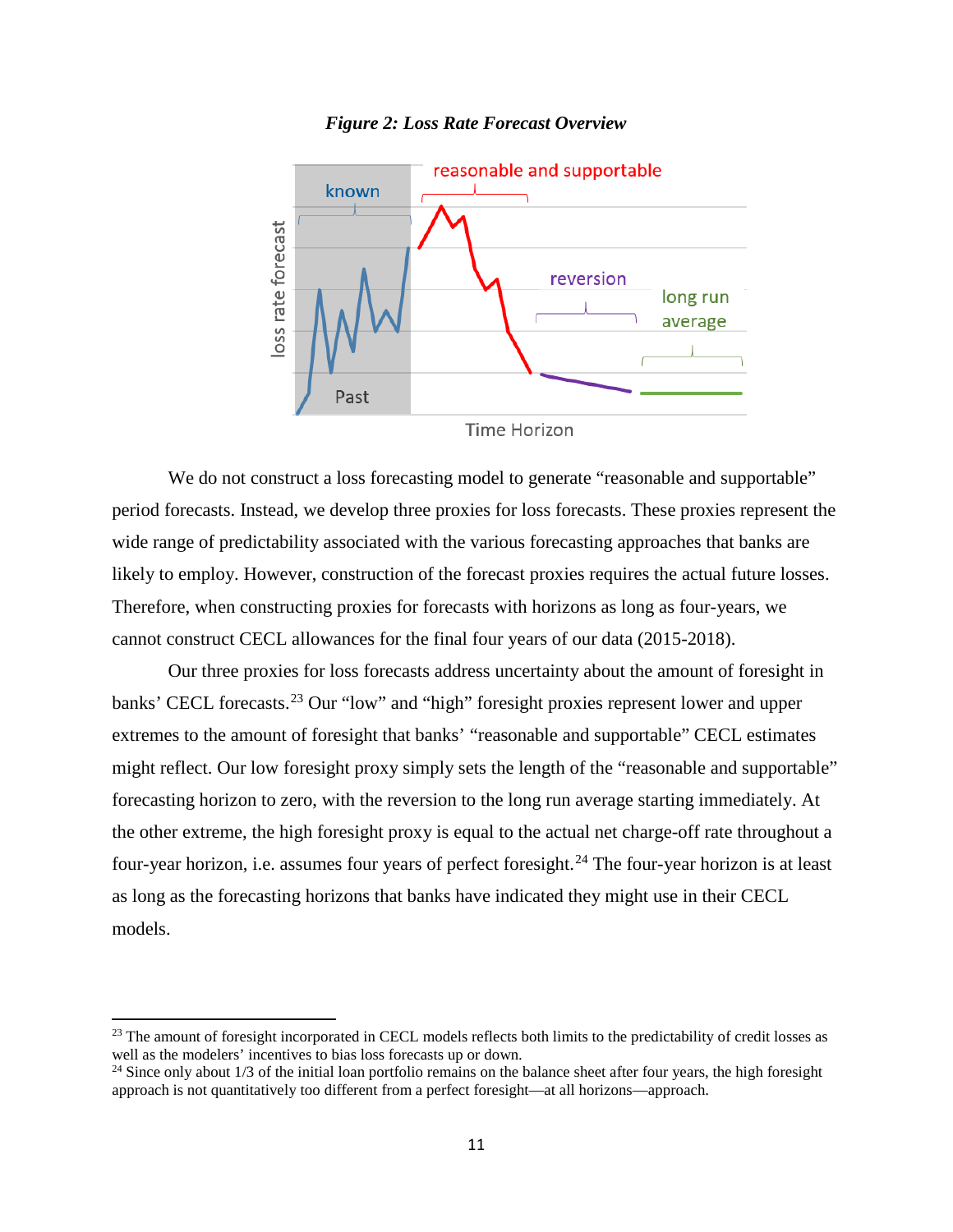<span id="page-12-3"></span>Our preferred "intermediate" foresight proxy incorporates information about credit losses at the same rate as the stock market. Accordingly, the "reasonable and supportable" forecasting horizon is set equal to the period over which banks' stock returns (partially) reflect changes in unexpected future net charge-offs—which we estimate at between 11 and 16 quarters, depending on the bank's size.<sup>[25](#page-12-0)</sup> We believe that the intermediate foresight proxy comes closest to mimicking the amount of foresight that a reasonably sophisticated CECL model might capture. The quality of the intermediate foresight forecast is quite good over the first year, marginal in the second year, and poor beyond that. We discuss the construction of the intermediate foresight proxy in detail in Appendix B. This proxy uses stock return and market capitalization data from the Center for Research in Security Prices (CRSP).<sup>[26](#page-12-1)</sup>

At the end of the "reasonable and supportable" horizon, we assume that banks' net charge-off forecasts follow a straight-line reversion to the long-run average forecast. We assume that the long-run average forecast equals the average net charge-off rate for the asset class in the full Y-9C data. Next, we set the length of the reversion period to minimize forecasting error, which results in a period of 10 to 12 quarters depending on the bank size.<sup>[27](#page-12-2)</sup>

[Figure 3](#page-13-0) compares forecasts made in Q1 2007 under our three proxies. Differences between the low and high foresight proxy are extreme at that point in time, with high foresight fully anticipating the rise in loss rates and the other missing it almost entirely. Our preferred intermediate foresight proxy suggests that loss rate forecasts made in early 2007 would have foreseen net charge-off rates doubling over the following two years, but still peaking at only 40 percent of the level that losses actually reached in 2009.

<span id="page-12-0"></span><sup>&</sup>lt;sup>25</sup> We classify bank holding company's size based on their share of aggregate assets in their fourth quarter of reporting in the FR Y-9C. Asset share breakpoints are set equal to those corresponding to \$10, \$50, and \$250 billion in total assets as of Q2 2010.

<span id="page-12-1"></span><sup>&</sup>lt;sup>26</sup> Center for Research in Security Prices, CRSP 1925 US Stock Database, Wharton Research Data Services, [http://www.whartonwrds.com/datasets/crsp/.](http://library.frb.gov/search%7ES1?/X(crsp)&searchscope=1&SORT=R/X(crsp)&searchscope=1&SORT=R&SUBKEY=(crsp)/1%2C13%2C13%2CB/eresource&FF=X(crsp)&searchscope=1&SORT=R&9%2C9%2C) We link stock returns and market capitalization to BHC in our sample with use of the 2017 Federal Reserve Bank of New York's CRSP-FRB link, available at https://www.newyorkfed.org/research/banking\_research/datasets.html.

<span id="page-12-2"></span><sup>&</sup>lt;sup>27</sup> We choose the straight-line reversion length in order to minimize the sum of squared forecasting errors weighted by lagged total assets—for quarterly net charge-off rates one to twenty quarters into the future.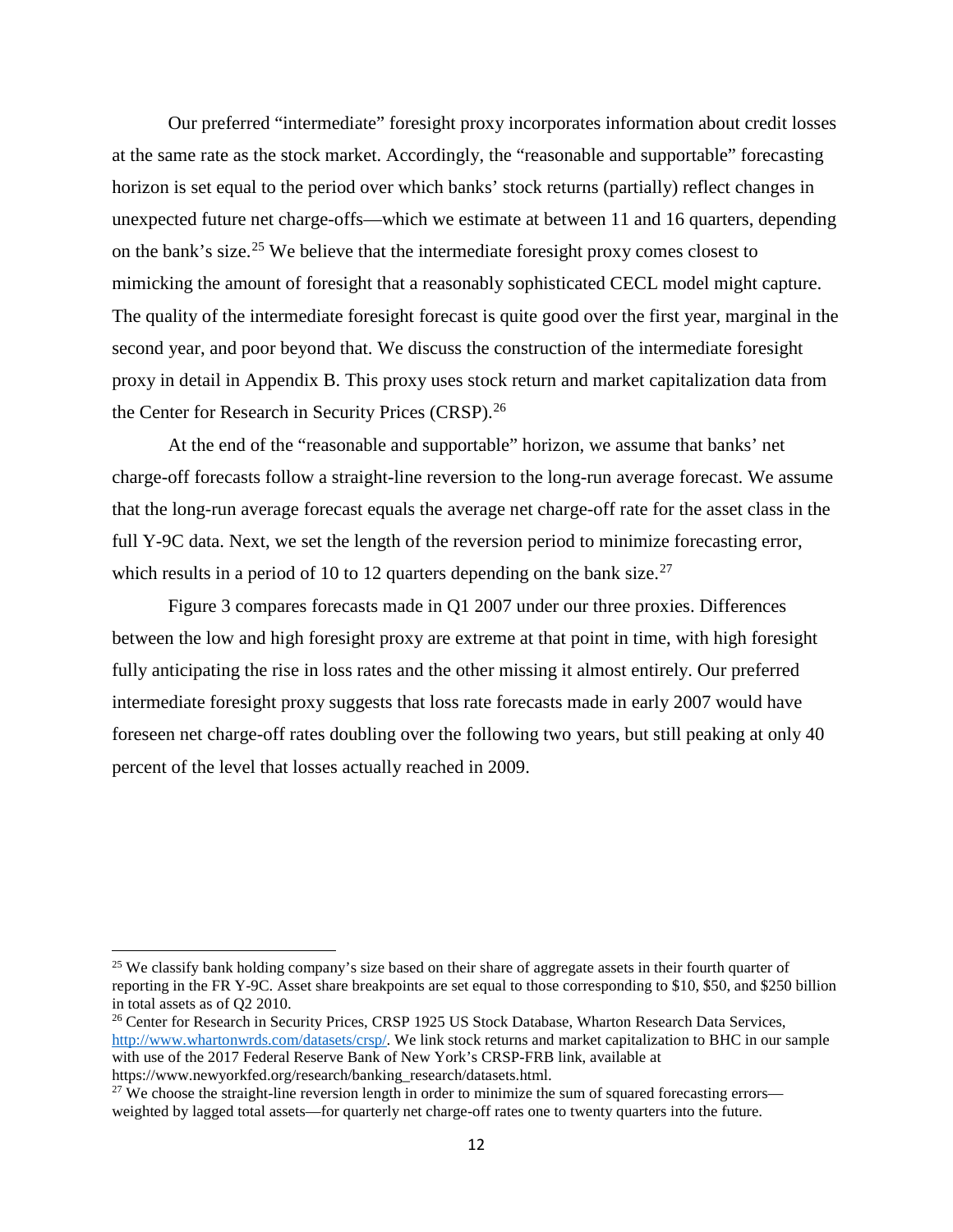<span id="page-13-0"></span>

*Figure 3: Q1 2007 Forecasts of Net Charge-offs*

Source: Black Knight McDash, CRSP, FR Y9-C, NY FRB CRSP-FRB Link, and authors' calculations. *C. Comparison of Allowances under CECL and the ILM*

We use Equation 1 to estimate CECL allowances (ACL) from our estimates of balance runoff rates and net charge-off rate forecasts. We plot the resulting aggregate ACL and provision expenses in the top and bottom panels of [Figure 4.](#page-14-0)<sup>[28](#page-13-1)</sup> The black curves in these figures represent our estimates under three CECL forecasts. For comparison purposes, the red curve provides the actual historical values under the ILM. All allowances and provision expenses are given as a share of aggregate loan balances. We estimate CECL allowances through the of 2014, as estimates under the intermediate and high foresight approaches require up to four years of future net charge-off data.

<span id="page-13-1"></span> $^{28}$  Provision expenses i[n Figure 4](#page-14-0) are derived under the assumption that the portfolio size is unaffected by CECL. We relax this assumption later. The volatility of provision expenses in the low foresight model are due to heavy dependence of net charge-off forecasts on the most recent actual level of net charge-offs, which can be volatile.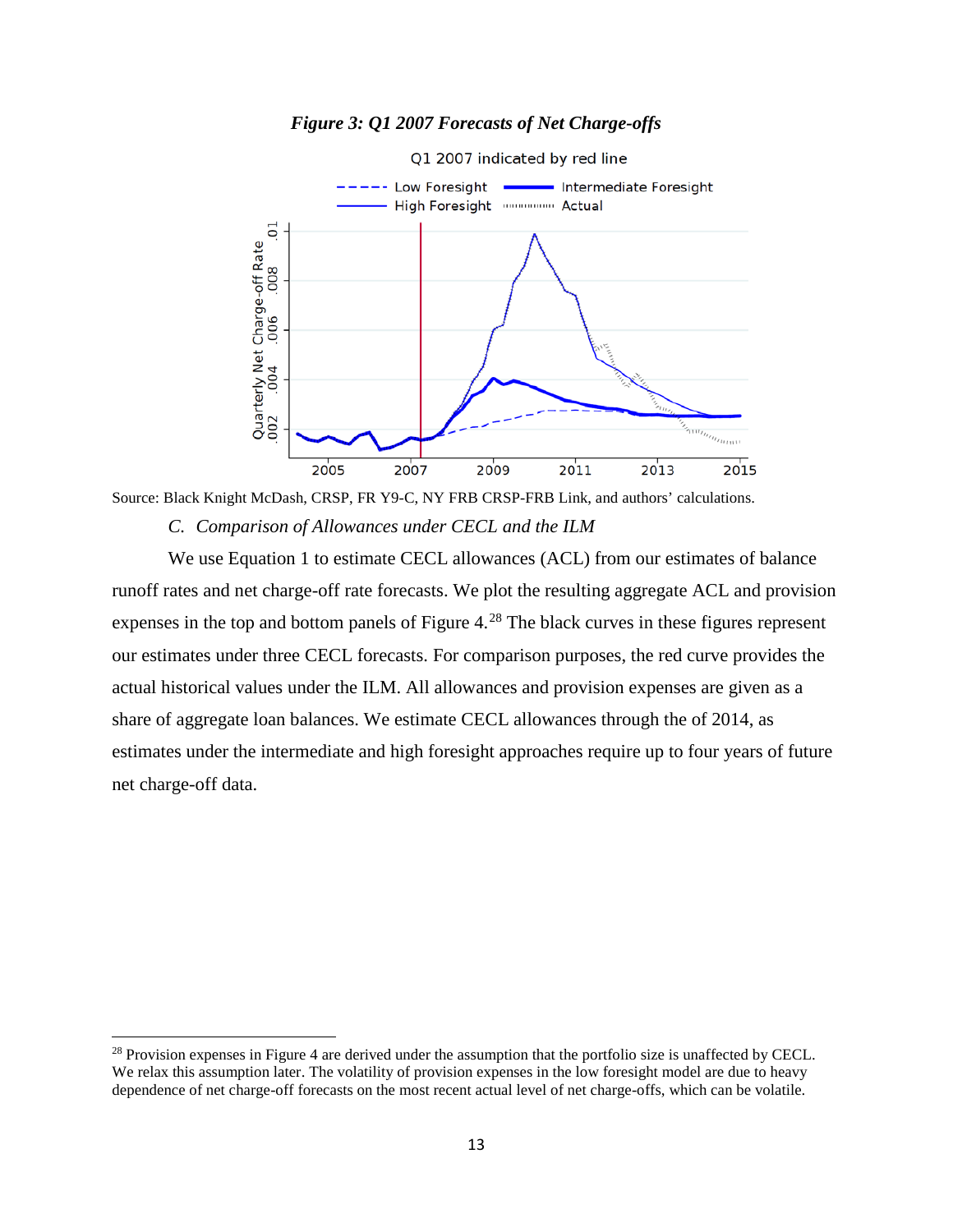<span id="page-14-0"></span>*Figure 4: Aggregate U.S. BHC Allowances (Top) and Provision Expenses (Bottom) as a Fraction of Aggregate Loan Balances, by Quarter[29](#page-14-1)*



Note: Gray regions indicate NBER recessions.

 $\overline{\phantom{a}}$ 

Source: Black Knight McDash, CRSP, FR Y9-C, NBER, NY FRB CRSP-FRB Link, and authors' calculations.

Figure 4 shows that while allowance levels are typically only slightly higher under CECL during expansions, the peak level of allowances may be 100 to 200bp higher. This equates to a relatively modest average "day one" impact of CECL, unless the economy is in the early stages of a recession. Abad and Suarez (2018), Covas and Nelson (2018) and Fadil (2018) come to similar conclusions about CECL allowance levels. However, DeRitis and Zandi (2018) argue that when loss forecasts fully account for variation in origination credit quality, allowances may rise by *less* in a recession under CECL.

<span id="page-14-1"></span> $29$  The volatility of provision expenses under the low foresight proxy is a result of the sensitivity of allowance levels to the most recent quarter's net charge-off rate.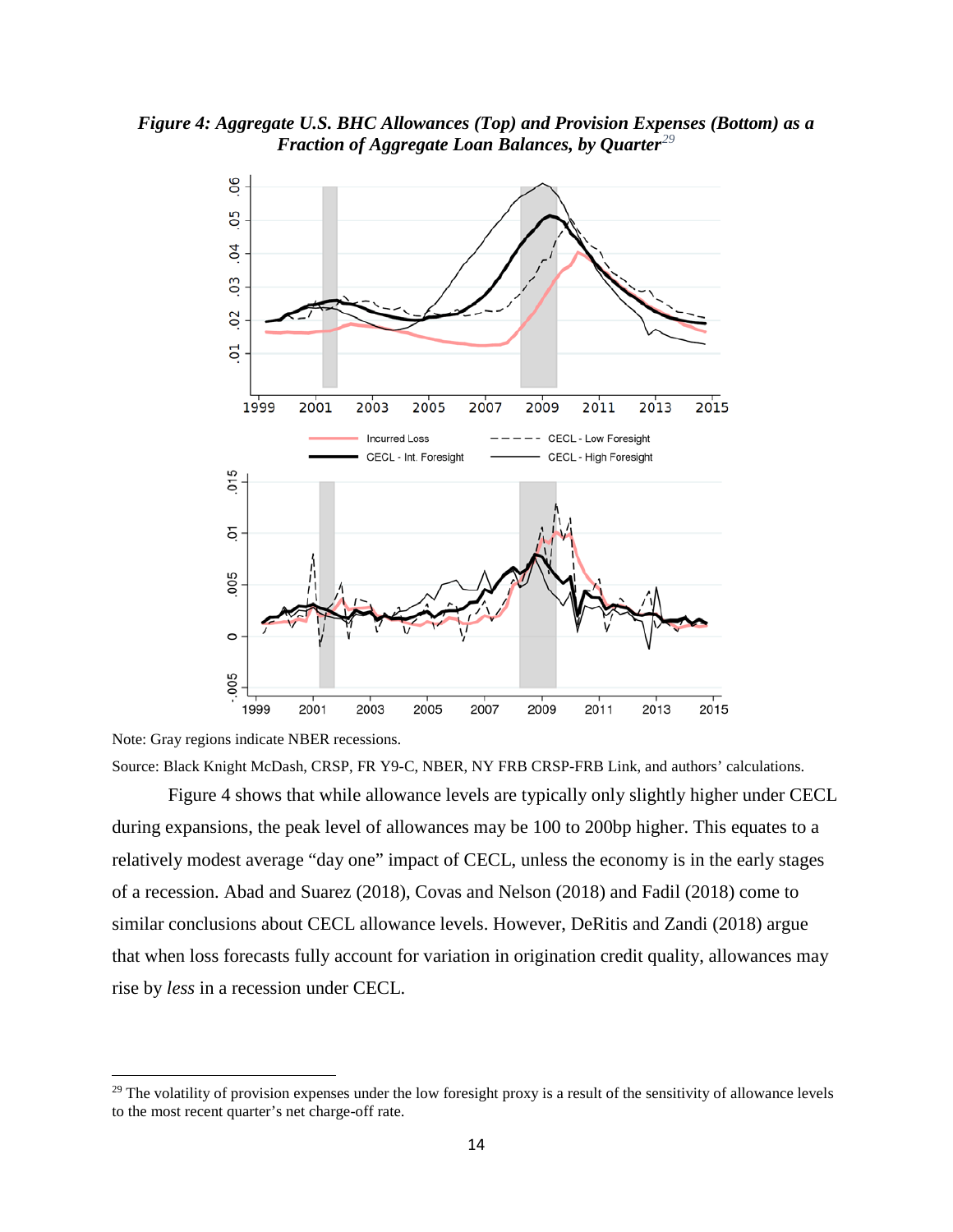The sharp increase in allowances that we find under CECL leading into the recession increases the pressure on banks to deleverage. However, the bottom panel shows that a disproportionate share of the associated provision expenses occurs prior to the recession under CECL, rather than during it. For example, roughly 62% of the trough to peak increase in allowances occurs prior to the recession in our "intermediate foresight" CECL estimate, in comparison to only 11% under the ILM.<sup>[30](#page-15-1)</sup> We discuss the impact of this shift in provision expenses on lending in the next section.

#### <span id="page-15-0"></span>**IV. Impact on the Credit Cycle**

l

In this section, we model the blue arrows in Figure 1—the impact of CECL-induced changes in capital ratios on the lending and capital distributions of U.S. bank holding companies.<sup>[31](#page-15-2)</sup> With our framework complete, we assess the impact of CECL on credit cyclicality. Under a range of plausible bank responses to changes in capital, CECL appears slightly less procyclical than ILM. Specifically, CECL tends to slightly dampen lending when it is relatively high prior to recessions, and slightly increase lending when it is relatively low during recessions.

In our framework, CECL only affects lending through its impact on tier 1 risk-based capital ratios, *T1RBC*. As discussed in Section [II,](#page-5-0) we assume that CECL does not change banks' target capital ratios. Therefore, in response to CECL, banks adjust their lending and distributions—dividends and net share purchases—proportionally to the standard's capital impact. Equations 2 and 3 below show how we model lending and distributions under CECL. Completing our model requires calibrating the adjustment speed parameters *θ*.

 $\textit{oanGrowth}_{bt}^{\textit{ECL}} - \textit{LoanGrowth}_{bt}^{\textit{Actual}} = \theta_{bt}^{\textit{G}}(\textit{T1RBC}_{b,t-1}^{\textit{ECL}} - \textit{T1RBC}_{b,t-1}^{\textit{Actual}}) \text{ (2)}$ 

$$
\frac{Distributions_t^{CECL}}{RWA_{t-1}^{CECL}} - \frac{Distributions_t^{Actual}}{RWA_{t-1}^{actual}} = \theta_{bt}^D (T1RBC_{b,t-1}^{CECL} - T1RBC_{b,t-1}^{Actual})
$$
(3)

<span id="page-15-1"></span><sup>&</sup>lt;sup>30</sup> This compares with approximately 43% of the allowance build occurring prior to the recession in Covas and Nelson (2018). However, their analysis assumes that this build in allowances does not result in any deleveraging prior to the recession.

<span id="page-15-2"></span> $31$  We measure lending by total loan balance. This is not a perfect measure of credit supply, as changes in loan balance also reflect charge-offs and transfers/sales of loans. However, adjusting lending growth for charge-offs does not affect our conclusions about CECL's impact on lending cyclicality.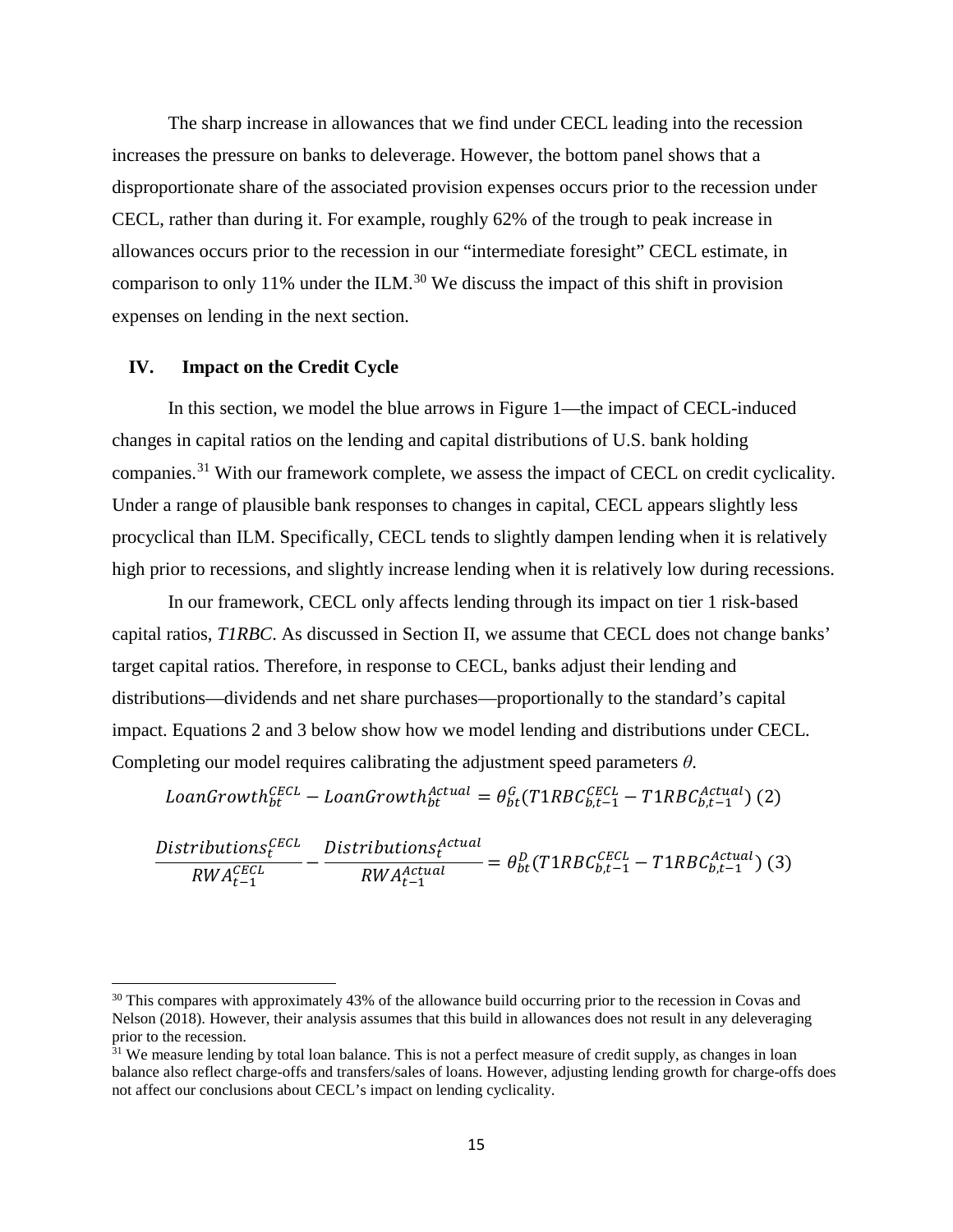We follow three approaches to calibration. In our baseline approach, we estimate a single value for each of  $\theta^G$  and  $\theta^D$  using a regression-based analysis of historical bank data. In our literature approach, we instead use a range of values for  $\theta^G$  and  $\theta^D$  inferred from studies of the impact of bank capital and capital requirements on lending. In our conditional approach, we recognize that adjustment speeds relate to bank leverage, and calibrate different values of *θ* for more and less leveraged banks.<sup>[32](#page-16-0)</sup> We describe the baseline and literature based capital adjustment processes in more detail below, leaving the conditional approach to Appendix D, as it yields similar conclusions to our baseline approach.

Once we have  $\theta^G$  and  $\theta^D$ , we complete the model by specifying how the resulting changes in allowances and lending affect banks' net income. Since we assume that all bank assets scale proportionally, we also assume the impact on net interest income is proportional to the impact on lending. Similarly, we assume that CECL's impact on net interest expense is proportional to its impact on liabilities.<sup>[33](#page-16-1)</sup> We use the historical average effective tax rate of  $31\%$  to convert pre-tax net income into capital. Appendix A presents the system of equations defining our model.

We estimate outcomes under CECL at the bank-level starting in the second quarter in which we have the necessary data in the Y-9C. In most cases, this is the second quarter of 1996.<sup>[34](#page-16-2)</sup> In the initial observation of each bank, we assume banks have the same size and capital ratios under CECL as they had under the ILM. However, different provision expenses under CECL result in differences in the end of quarter capital. Differences in capital affect distributions and lending in the next quarter. The changes to capital distributions and lending—in addition to the different provisions under CECL—all contribute to differences in outcomes in subsequent quarters. We give the process six quarters to "burn in," and compare lending outcomes starting in 1998.

*A. Capital Adjustment Processes*

 $\overline{\phantom{a}}$ 

• *Baseline –* We use regressions to estimate the empirical relationship between banks' regulatory capital and their subsequent lending growth. Our data are from the Y-9C and

<span id="page-16-0"></span> $32$  Carlson et al. (2013) show how the response of lending to capital depends heavily on leverage, bank size, and economic conditions. Berger et al. (2008) document further heterogeneity in the speed at which bank capital is adjusted.

<span id="page-16-1"></span><sup>&</sup>lt;sup>33</sup> We assume that CECL does not affect the average interest rate on loans or the average cost of funding liabilities.

<span id="page-16-2"></span><sup>&</sup>lt;sup>34</sup> Banks present at the beginning of 1996 account for an average of 70% of the loan market share of Y-9C filers.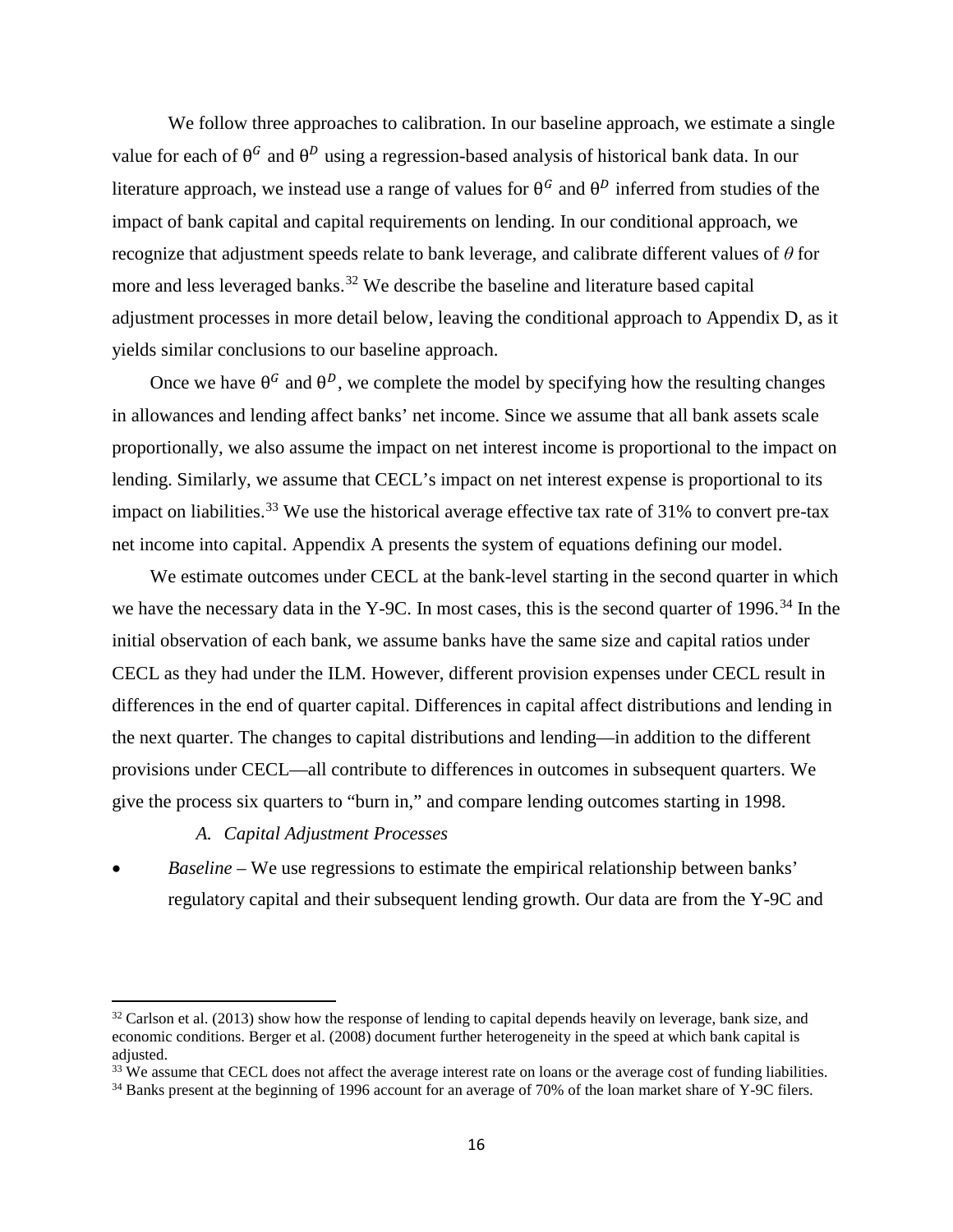span Q1 1997 through the end of  $2017<sup>35</sup>$  $2017<sup>35</sup>$  $2017<sup>35</sup>$  Our specification is given in equations (4) and (5) below.

$$
LoanGrowth_{bt} = \alpha_b^G + \beta^G LoanGrowth_{b,t-1} + \theta^G T1RBC_{b,t-1} + \varepsilon_{bt}^G
$$
 (4)  

$$
\frac{Distributions_{bt}}{RWA_{b,t-1}} = \alpha_b^D + \beta^D \frac{Distributions_{b,t-1}}{RWA_{b,t-2}} + \theta^D T1RBC_{b,t-1} + \varepsilon_{bt}^D
$$
 (5)

In these regressions, we constrain the relationship of capital and lending to be the same across banks. We relax this assumption in the conditional approach (Appendix D). However, we allow for persistence in growth and distributions by including lagged outcomes.<sup>[36](#page-17-1)</sup> We also use bank fixed effects  $\alpha_b$  to control for differences in average growth and capital policies across banks.

We estimate equations (4) and (5) using ordinary least squares using fixed effects, recognizing that two forms of bias could affect results. First, our estimates of  $\theta$  are mechanically upwards biased to the extent that the independent variable, *T1RBC*, is persistent and contemporaneously correlated with our dependent variables (Stambaugh 1999).<sup>[37](#page-17-2)</sup> We do not adjust for this bias, as our unadjusted estimates of  $\theta$  are still low relative to (1) most of the estimates in the literature and (2) estimates using instrumental variables designed to address this source of bias.<sup>[38](#page-17-3)</sup> Second, loan demand may represent a source of omitted variable bias. This bias is proportional to and the same sign as the correlation of loan demand and capital ratios. We considered using quarter fixed effects and book-to-market ratios to control for loan demand, but these controls had little effect on our estimates.

Our baseline estimate of  $\theta^G$  is 0.21 with a standard error of 0.04, while our baseline estimate of  $\theta^D$  is 0.032 with a standard error of 0.003. For a hypothetical bank with a 10% risk-based capital ratio, these parameters imply that a one percentage point increase in the tier 1 ratio would result in a 21bp increase in quarterly loan growth and an increase in distributions equal to 3.2bp of risk-weighted assets or 32bp of capital. The increase in

<span id="page-17-0"></span><sup>&</sup>lt;sup>35</sup> Our data on loan growth are from a merger-adjusted version of the FR Y-9C. Risk-based capital ratios are unavailable in earlier periods. Our results are qualitatively similar using leverage ratios and a longer time-series.

<span id="page-17-1"></span><sup>&</sup>lt;sup>36</sup> To maintain simplicity, equations (2) and (3) do not include lagged outcomes. The estimated β in equations (4) and (5) are close to zero, so the quantitative impact of including lags in (2) and (3) is minimal.<br><sup>37</sup> In addition, our estimates may be affected by bias in estimates of coefficients on the lagged dependent variable  $\beta$ 

<span id="page-17-3"></span><span id="page-17-2"></span><sup>&</sup>lt;sup>38</sup> Specifically, our OLS point estimate of  $\theta^G = 0.21$  is lower than estimates of 0.25 to 0.35 obtained through the use of lagged levels as GMM instruments in first-differenced version of our specification (e.g. Arellano Bond 1991).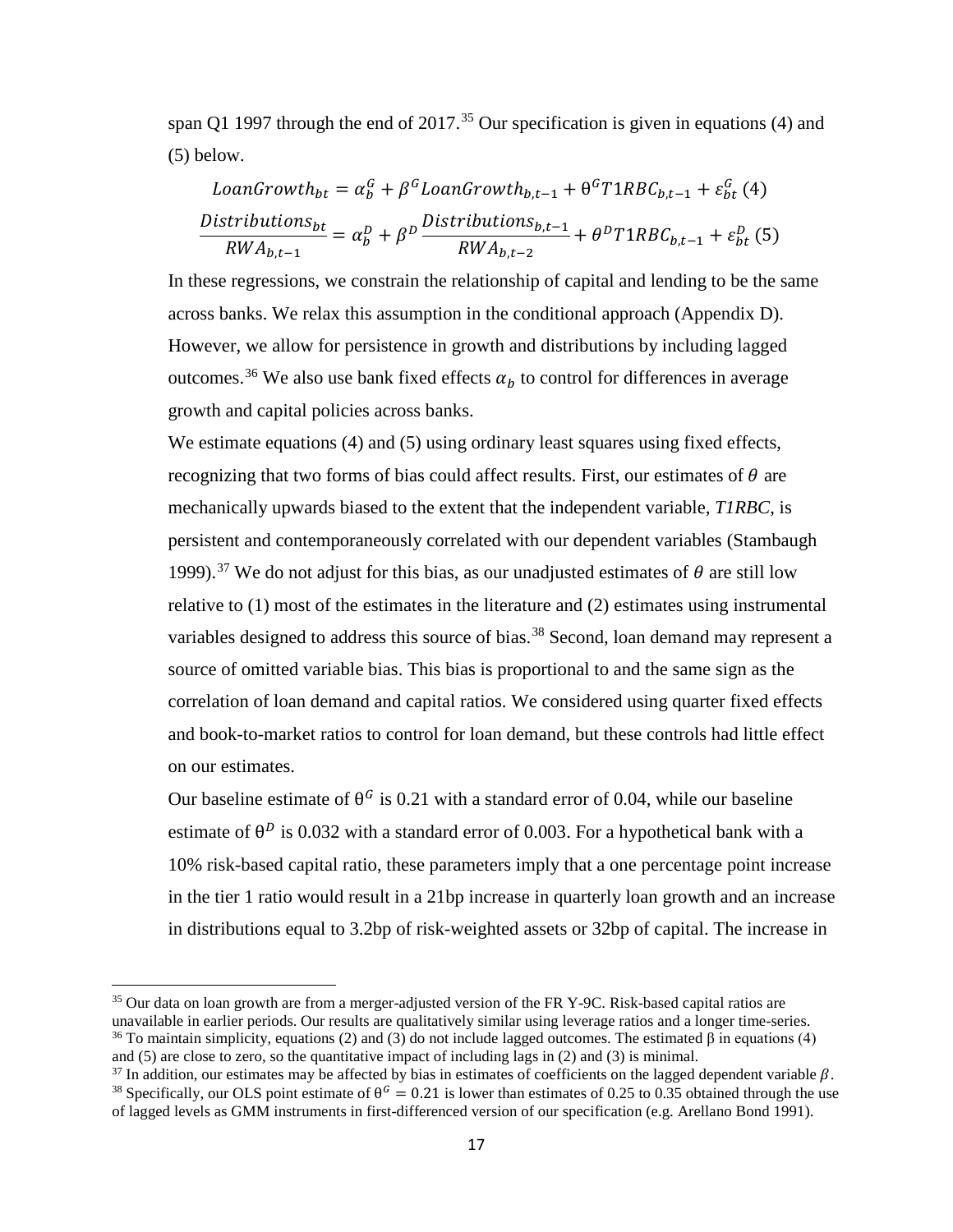lending and capital distributions contribute roughly equally in pushing capital ratios back towards equilibrium. Our parameter choices imply that deviations from target capital have a roughly nine-quarter half-life.

• *Literature* – Many academic papers have studied the response of bank lending to changes in either capital or capital requirements. We summarize the empirical settings, approaches and findings from several of the papers in this literature in Appendix C. In many cases, expressing the results of these studies in comparable terms requires a bit of imputation. We use estimates of banks' capital adjustment processes from these papers as an alternative to our regressions.

Many of the papers offer advantages relative to our regression approach. First, most of these papers study changes in capital requirements, and therefore their estimates do not reflect the impact of loss absorption on lending.<sup>[39](#page-18-0)</sup> Second, many of these papers use quasi-experimental settings to identify effects of capital that are plausibly unrelated to loan demand.<sup>[40](#page-18-1)</sup> However, the wide range of estimates from the literature also suggests that we should treat inferences about bank behavior in different settings with care. [Table 3](#page-19-0) below provides a range of estimated  $\theta^G$  and  $\theta^D$  from the set of academic papers we reviewed. Our estimate of the adjustment speed of lending is somewhat below the average, while our estimate of the adjustment speed of capital distributions roughly equals the median estimate from the literature. Many of the higher adjustment speeds found in the literature study periods of high financial stress, which may explain the higher adjustment speeds.

<span id="page-18-0"></span><sup>&</sup>lt;sup>39</sup> To the extent that our regressions measure both the impact of capital requirements and loss absorption on lending, our "baseline" approach might overstate  $\theta^G$ .

<span id="page-18-1"></span> $^{40}$  Most of the papers study what they argue are either exogeneous changes to capital (e.g. Peek and Rosengren 1997) or capital requirements (e.g. Behn et al. 2016, Gropp et al. 2019). In addition, many use borrower level data to further control for borrower-specific credit demand. See Appendix C for more details.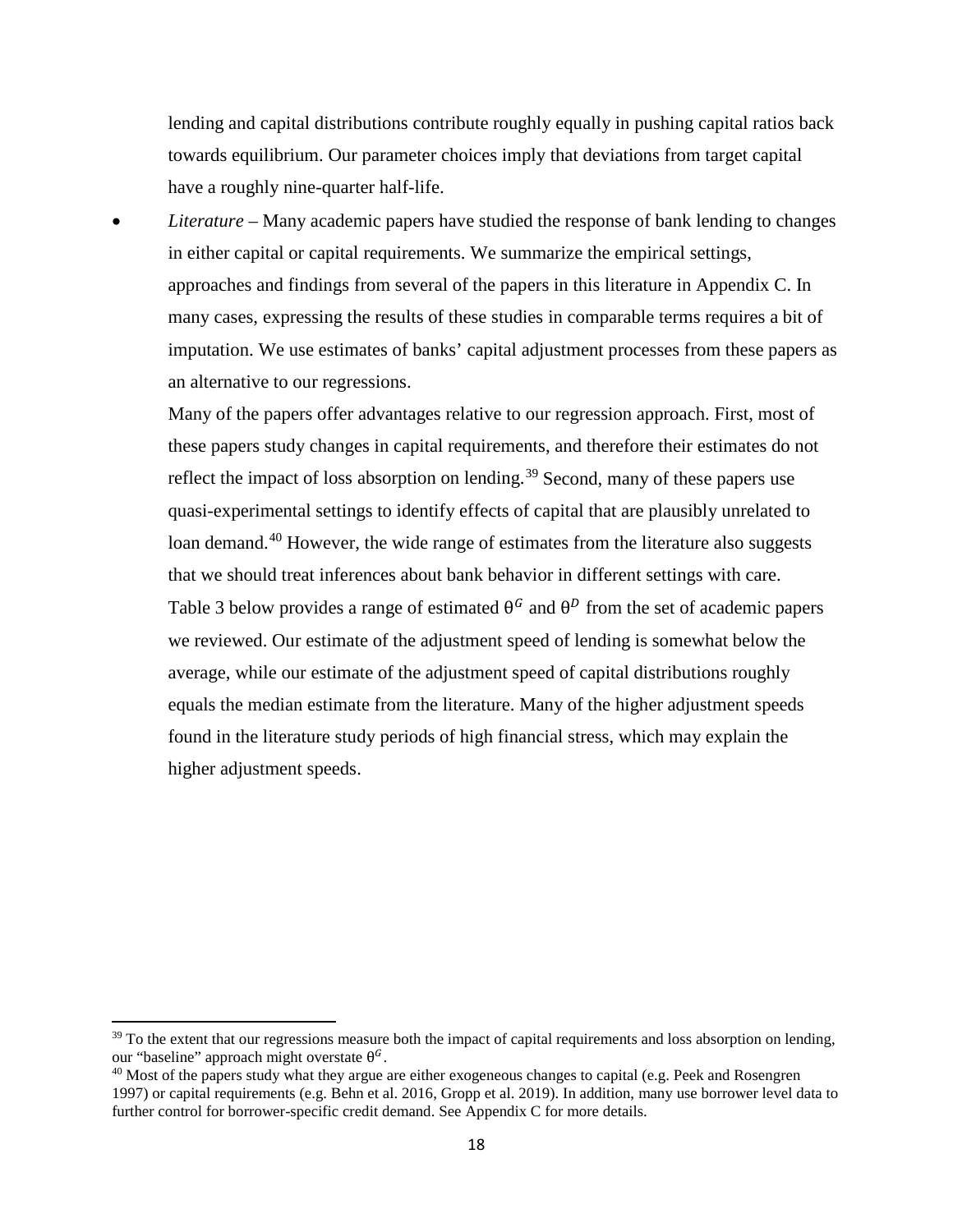<span id="page-19-0"></span>

|                       |      | Percentiles      |        |                  | <b>Baseline</b> |
|-----------------------|------|------------------|--------|------------------|-----------------|
| Statistic             | Obs. | 25 <sup>th</sup> | Median | 75 <sup>th</sup> | (SE)            |
| $\theta$ <sup>G</sup> | 16   | 0.31             | 0.44   | 0.73             | 0.21            |
|                       |      |                  |        |                  | (0.04)          |
| $\theta^D$            | 5    | 0.009            | 0.032  | 0.120            | 0.032           |
|                       |      |                  |        |                  | (0.003)         |

*Table 3: Comparison of Literature Based Bank Adjustment Parameters[41](#page-19-1)*

Source: FR Y9-C, literature review (see Appendix C), and authors' calculations.

We use this range of estimates to construct four calibrations of the capital adjustment process using the 25<sup>th</sup> and 75<sup>th</sup> percentile estimates of  $\theta^G$  and  $\theta^D$ , which can be read from [Table 3:](#page-19-0)  $(\theta^{G,25th}\theta^{D,25th})$ ,  $(\theta^{G,25th}\theta^{D,75th})$ ,  $(\theta^{G,75th}\theta^{D,25th})$  and  $(\theta^{G,75th}\theta^{D,75th})$ . In our analysis, we will consider the range of outcomes spanned by these four processes.

## *B. Lending Growth and Distributions Under CECL*

[Figure 5](#page-20-0) illustrates our baseline estimate of the impact of CECL on bank lending over the period surrounding the Great Recession. The red curve represents actual annual aggregate lending growth under the  $ILM.<sup>42</sup>$  $ILM.<sup>42</sup>$  $ILM.<sup>42</sup>$  The black curve is our estimate of lending growth under CECL using our intermediate foresight CECL estimate and our baseline bank capital adjustment process.

<span id="page-19-1"></span> $41$  See Appendix C for the papers these statistics are derived from. To convert the annual impact in bp per 100bp change in T1 RBC (in Appendix C) to units comparable to our regressions, we multiply by 0.0025.

<span id="page-19-2"></span> $42$  This estimate is based on a merger-adjusted version of the Y-9C, and includes the set of holding companies included in our simulation. We look at annual lending growth to deal with seasonality.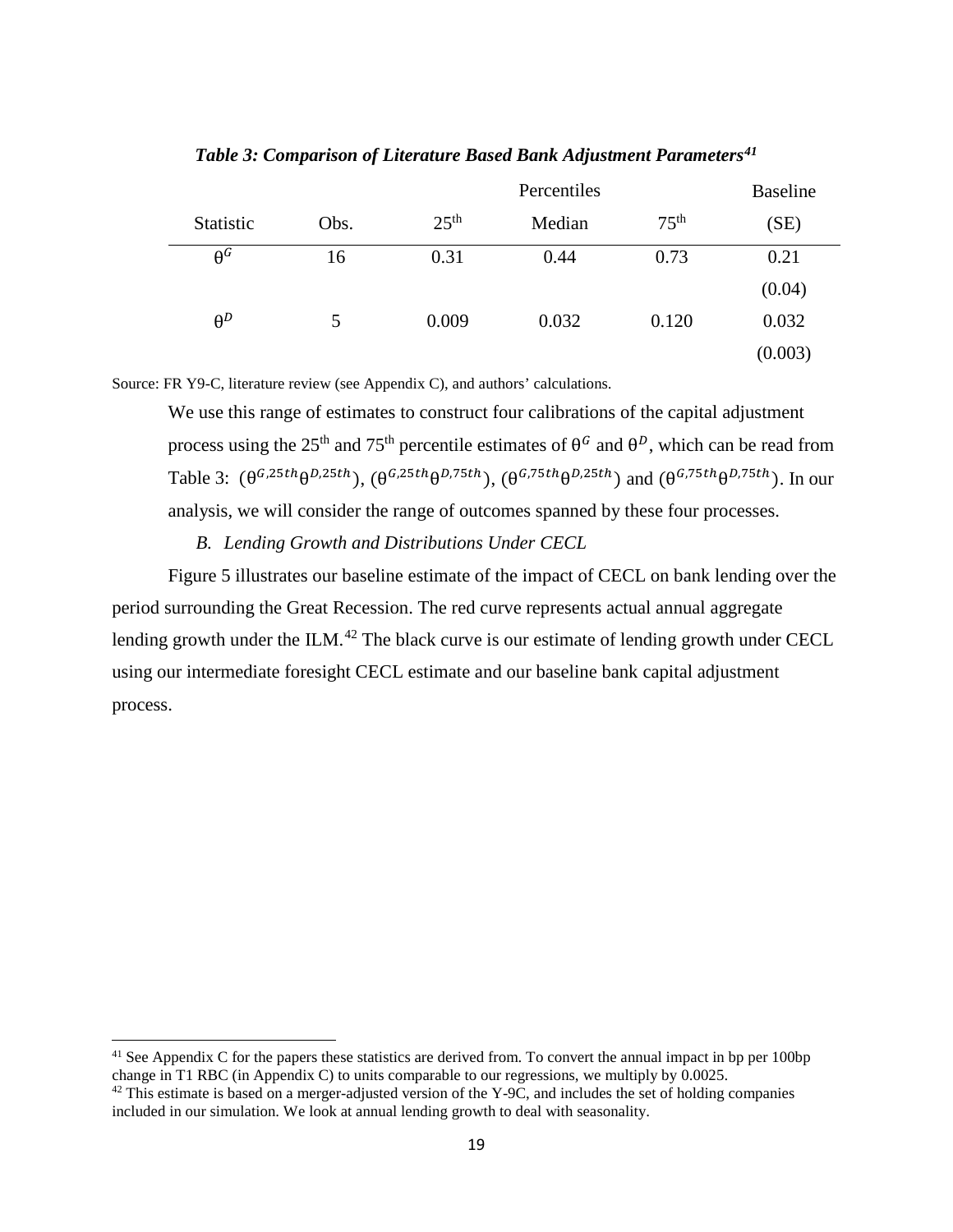### *Figure 5: Comparison of Year over Year Lending Growth*

<span id="page-20-0"></span>

Source: Black Knight McDash, CRSP, FR Y9-C, NY FRB CRSP-FRB Link, and authors' calculations.

In our baseline model, CECL merely shifts net income and lending from the pre-2009 period—where lending growth is generally high—to the post-2009 period—where lending growth is generally low. Average lending growth in this model depends only on average loss rates, which we assume are unaffected. Similar to the impact on lending, we estimate that capital distributions under CECL would have been about six percent lower in the lead up to the crisis (2005 through 2007), and modestly higher thereafter. CECL has much less impact on lending and distributions over the period 1998 through 2006.

We measure the impact of CECL on the cyclicality of lending growth with two statistics. First, we look at the impact of CECL on the volatility of annual lending growth over the full estimation period (1998-2014). We find that this volatility declines from about 4.9 percent to 4.8 percent under CECL using our baseline capital adjustment approach. Second, we measure the impact of CECL on the magnitude of the largest peak-to-trough decline in lending around the Great Recession. This statistic is less generalizable, but focuses on a period in which additional lending may have had a larger positive impact on economic welfare. In our baseline approach, we estimate a decline in lending of 6.74% versus the largest actual decline of 6.54%. These two statistics suggest minimal—and opposite signed—effects of CECL on credit cyclicality under our baseline adjustment model.

[Figure 6](#page-21-0) summarizes how the foresight incorporated in CECL affects the standard's impact on lending. When foresight is greater, banks deleverage more and earlier prior to the downturn,

20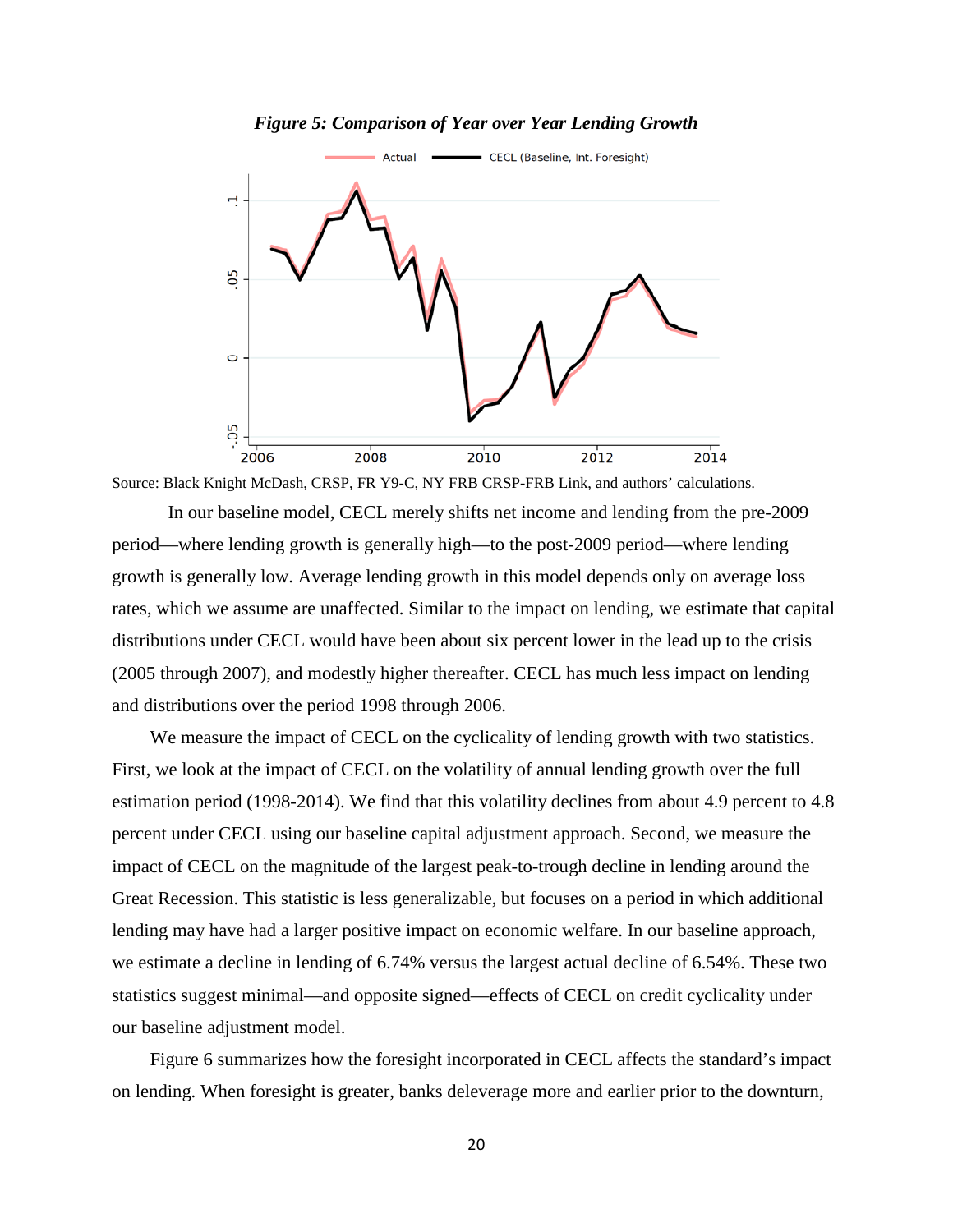resulting in a larger decline in lending growth earlier and larger increase in the recovery. As a result, lending growth volatility falls only half as much under the low foresight proxy and by twice as much under the high foresight proxy.

<span id="page-21-0"></span>



Source: Black Knight McDash, CRSP, FR Y9-C, NY FRB CRSP-FRB Link, and authors' calculations.

[Figure 7](#page-22-0) shows the variation in CECL impact that result under different capital adjustment processes. All curves in the figure make use of our intermediate foresight proxy for CECL allowances. The thick black curve is the same as in [Figures 5](#page-20-0) and 6, and represents our baseline adjustment process. The gray region represents the range of lending growth spanned by our four literature based calibrations of the adjustment process. Finally, the purple curve is our estimate under the capital adjustment process used in Covas and Nelson (2018). In this paper, lending responds to the capital impact of CECL starting in the fourth quarter of 2008, and capital distributions are unaffected.<sup>[43](#page-21-1)</sup>

<span id="page-21-1"></span><sup>&</sup>lt;sup>43</sup> Covas and Nelson (2018) estimate a 9% decline resulting from a 160bp reduction in capital ratios. While the response horizon is not given, the authors base this response on work by Behn et al. (2016). Behn et al. (2016) study lending of German IRB banks relative to standardized approach banks over an average difference in post and pre observation time of about six quarters. We therefore translate Covas and Nelson's model calibration into  $\theta^G$  =  $\frac{9}{6*1.6}$  = 0.938 after Q3 2008, and  $\theta^G = 0$  otherwise.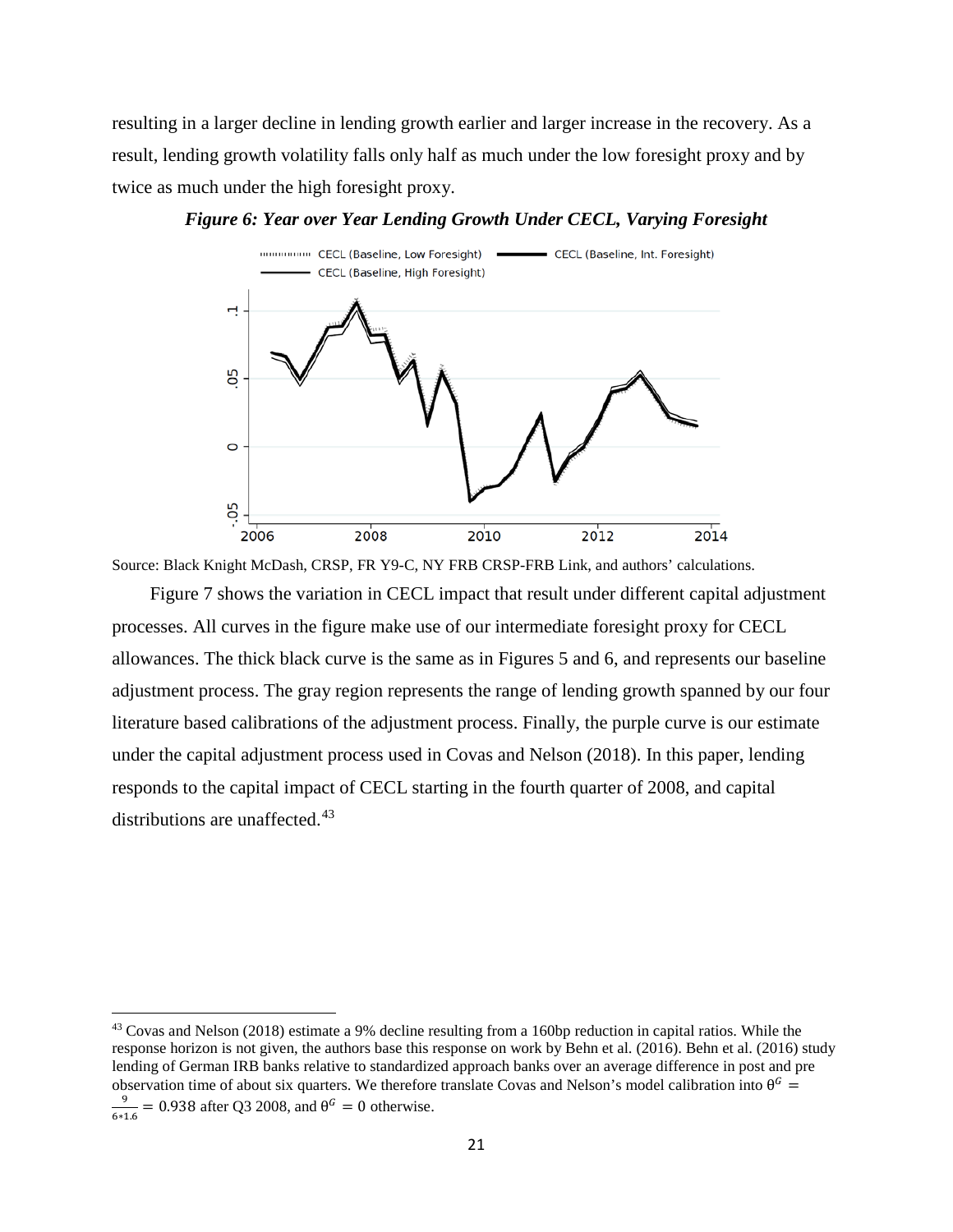<span id="page-22-0"></span>*Figure 7: Year over Year Lending Growth under CECL (Intermediate Foresight)*

#### *Sensitivity to Capital Adjustment Process*



Note: The gray region represents lending growth suggested by our range of literature-based approaches. Source: Black Knight McDash, Covas and Nelson (2018), CRSP, FR Y9-C, literature review (see Appendix C), NY FRB CRSP-FRB Link, and authors' calculations.

While the curves in [Figure 7](#page-22-0) show some variation, their basic shape is similar. Regardless of banks' response to the accounting change, loan loss accounting is not a primary driver of fluctuations in lending growth. The range of literature-based estimates of CECL impact generally suggests a stronger impact of CECL on lending growth. This results from our baseline approach's assumption of a lower speed of lending adjustment. The purple curve tracks actual lending growth—by construction—until the end of 2008. At the end of 2008, banks rapidly start to adjust in response to the larger accumulation of allowances under CECL, resulting in the substantial decline in lending from 2009 through 2011.<sup>[44](#page-22-1)</sup>

[Table 4](#page-23-1) shows how our measures of lending cyclicality vary across the different capital adjustment processes. Our literature-based estimates generally suggest that CECL dampens cyclicality more than our baseline estimates do. Considering both approaches, we conclude that CECL is likely to be slightly less procyclical than ILM. In contrast to these findings, under the capital adjustment process implied by Covas and Nelson (2018), lending growth volatility increases and the peak-to-trough decline in lending is over 30% larger.

<span id="page-22-1"></span><sup>&</sup>lt;sup>44</sup> Under this assumed capital adjustment process, greater foresight actually exacerbates lending cyclicality. Under the high foresight approach, the accumulation of allowances is greater, leading to a sharper reduction in lending at the end of 2008 and a 55% increase in the size of the peak-to-trough decline in lending.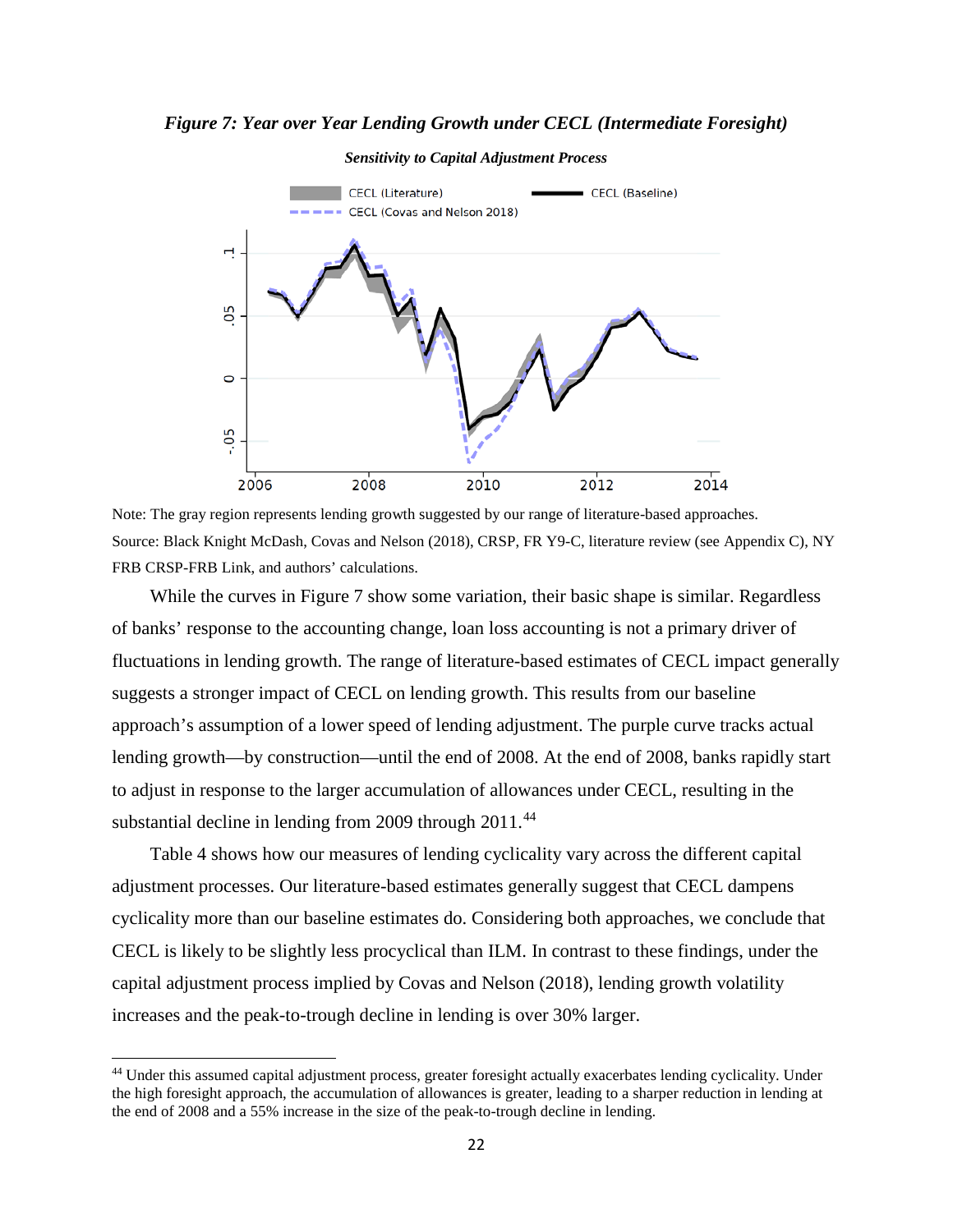|                             | Growth Volatility    | Peak-to-Trough Decline      |
|-----------------------------|----------------------|-----------------------------|
| Capital adjustment process: |                      | Intermediate foresight CECL |
| <b>Baseline</b>             | $-1.5\%$             | $+3.1\%$                    |
| Literature [range]          | $-5.8\%$ to $-1.5\%$ | $-5.0\%$ to $+5.8\%$        |
| Covas and Nelson (2018)     | $+3.0\%$             | $+33.5%$                    |

#### <span id="page-23-1"></span>*Table 4: Impact of Capital Adjustment Process on Lending Cyclicality under CECL*

CECL Impact on Lending % (vs ILM)

Note: Positive values indicate greater procyclicality than the historical ILM, and vice versa. Source: same as [Figure 7.](#page-22-0)

Overall, our results suggest that CECL's impact on credit cyclicality depends on the extent to which (i) CECL allowances reflect foresight of future losses and (ii) banks promptly address cyclical losses of capital.

## <span id="page-23-0"></span>**V. Caveats**

In this section, we discuss caveats to our conclusions, organized by their likely impact. Taken as a whole, these suggest that a more complete (and complex) assessment framework would most likely find further reductions in credit cyclicality under CECL.

## *A. Reasons CECL may be Reduce Cyclicality Further*

Our analysis does not assess the impact of CECL on broader macroeconomic conditions. However, there are two reasons why the standard may reduce the frequency and severity of recessions, and thereby dampen credit cyclicality. Banks deleverage more in advance of stress periods under CECL, which may reduce the frequency of bank failures. Second, CECL may disproportionately increase the capital costs of lower credit quality originations (see DeRitis and Zandi 2018). If so, the standard may further reduce the buildup of credit that increases the vulnerability of the banking system to shocks.

Our net charge-off forecasts do not account for variation in lending standards over time. To the extent that variation in lending standards predict variation in lifetime credit losses, our favored "intermediate foresight" CECL model may understate the predictability of net chargeoffs, resulting in lower pre-crisis level of loss allowances (e.g., see DeRitis and Zandi, 2018, for mortgage portfolios).

*B. Reasons CECL may Increase Cyclicality*

23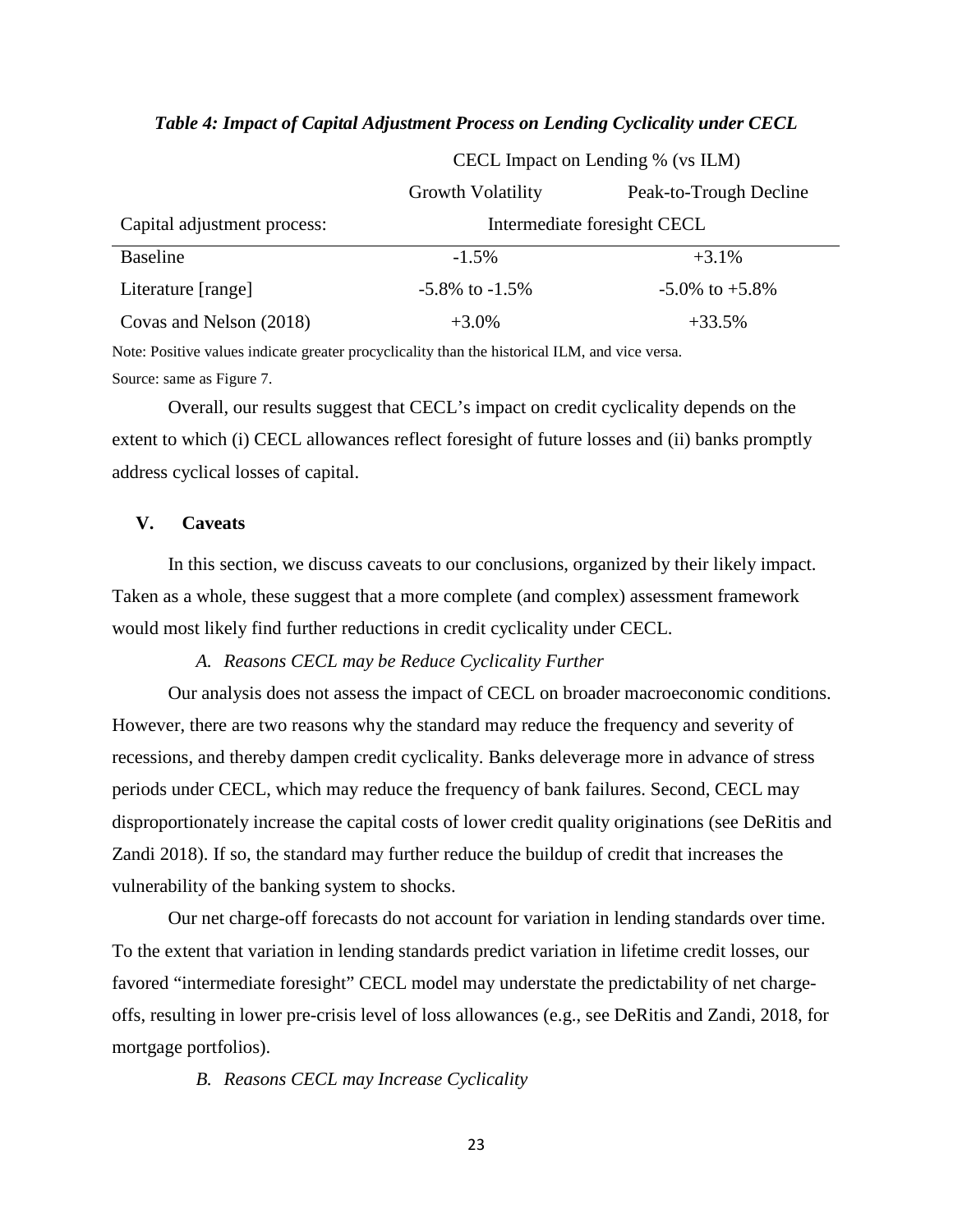CECL has a relatively large impact on loan loss allowances at origination.[45](#page-24-0) As a result, the standard could discourage lending at banks where capital constraints bind tightly in the short run. If lending is lower when banks are more capital constrained, then this is a procyclical feature of the standard that we do not account for.

## *C. Reasons CECL may have Less Impact*

Within CCAR, allowances are set equal to the following four quarters of firms' projected loan losses.<sup>[46](#page-24-1)</sup> As long as this remains the case, increased allowances are roughly offset by decreased stress period losses.<sup>[47](#page-24-2)</sup> This may neutralize the impact of CECL on any banks for which stress tests are part of the binding capital requirements.

Banks have significant discretion in how they model CECL, and an incentive to do so in a way that minimizes the constraints on their economic decision-making. Since incurred loss allowances should also reflect these incentives, differences between allowances under CECL and ILM may be smaller than we suggest. This would reduce any impact of the standard.

Many of our estimates of banks' capital ratio adjustment process (i.e.  $\theta^G$  and  $\theta^D$ ) rely on settings where the capital impact is permanent or persistent. In contrast, increases in allowances under CECL are short lived; CECL allowances are materially higher than under the ILM for about two to three years around a recession. Banks might adjust more slowly to such transitory capital impacts.

## *D. Other Issues Potentially Affecting CECL's Impact on the Credit Cycle*

Our conclusions rely on time-series relationships between lending growth and charge-offs around the financial crisis. In our conclusions, we implicitly assume that these time-series relationships are likely to be similar around future recessions.

We apply the same loan balance runoff across the entire history for each asset class. Variation in runoff that corresponds with the state of the economy could affect our conclusions. For example, if the life of a loan falls when lending growth is low, CECL would dampen lending growth volatility further, and vice versa.

<span id="page-24-0"></span><sup>45</sup> In particular, under the ILM, loss allowances at origination may be zero for portfolios where allowances are set in a loan-specific manner. For further discussion, see Ryan (2019).

<span id="page-24-1"></span><sup>46</sup> See documentation at https://www.federalreserve.gov/publications/files/2018-dfast-methodology-results-20180621.pdf

<span id="page-24-2"></span><sup>&</sup>lt;sup>47</sup> The offset depends on the timing of losses in the stress scenario.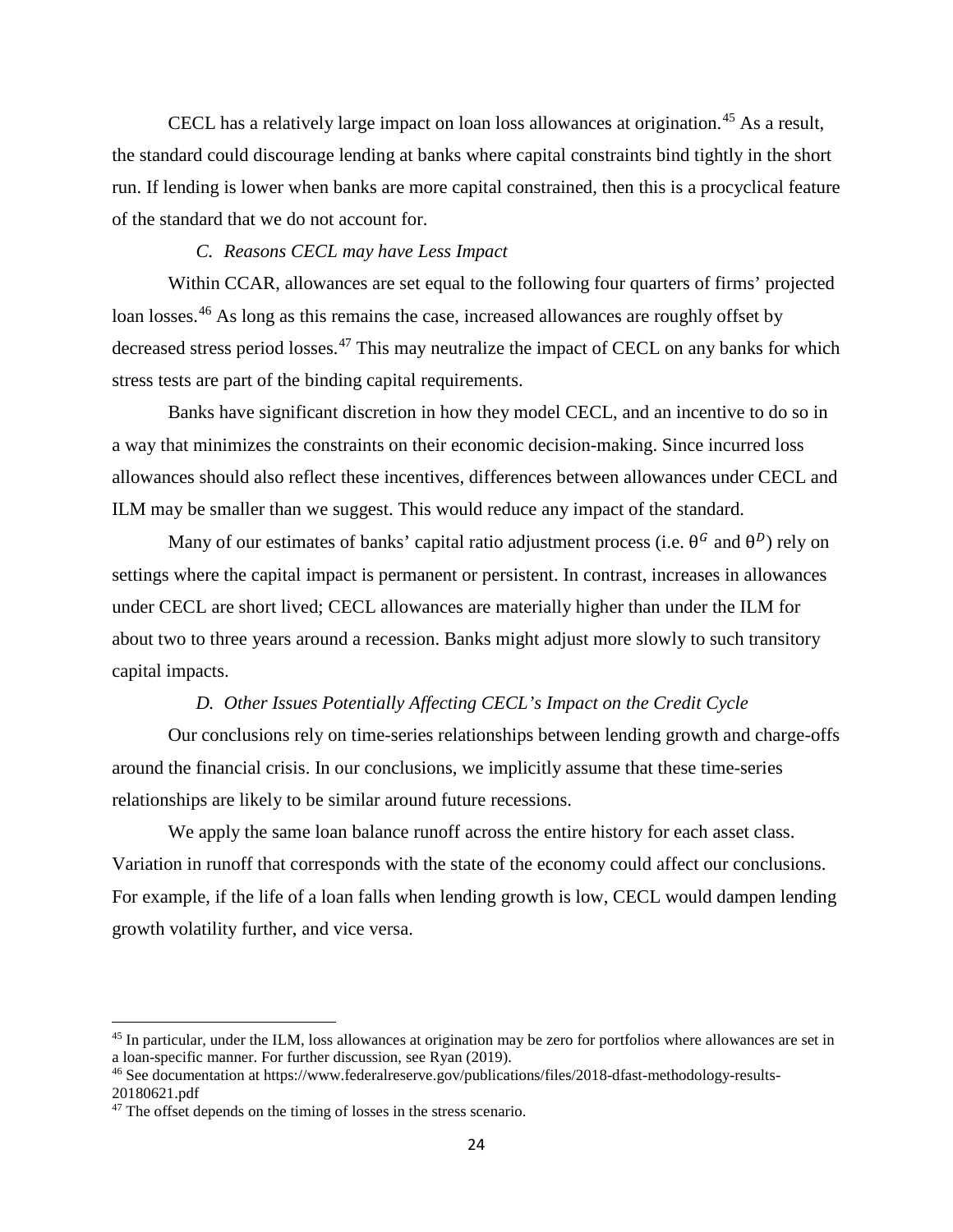Certain CECL modeling assumptions could affect our estimates of the level of CECL ACL, but generally should not have much impact on the fluctuations in ACL or credit cyclicality. Specifically, our allowance estimates would be lower if (1) we accounted for prepayment and contractual amortization when modeling loan balances or (2) we discounted future net charge-offs. On the other hand, industry commentary as well as modeling work by Canals-Cerda (2019) suggests that the average life of credit card balances may be somewhat more than the one-year estimate that we use.

#### *A. Issues Outside the Scope of our Paper*

CECL may increase banks' operational costs, through requiring additional headcount, software and consulting services. The standard may result in greater production and sharing of information about credit market conditions. As suggested in [Figure 4,](#page-14-0) CECL will likely increase aggregate loan loss allowances. The impact on allowances should vary significantly across loans and firms,<sup>[48](#page-25-1)</sup> with larger increases associated with longer term and higher credit risk lending in particular, including credit cards.<sup>[49](#page-25-2)</sup> As a result, pricing for such loans may increase, resulting in a shift towards shorter term lending.

## <span id="page-25-0"></span>**VI. Conclusion**

 $\overline{\phantom{a}}$ 

CECL results in earlier accumulation of allowances prior to recessions than the ILM. This feature of the standard encourages banks to deleverage and raise capital before credit conditions are at their tightest. However, CECL may also result in a larger accumulation of allowances around recessions, potentially encouraging banks to deleverage more. Accounting for both of these effects, we find that CECL would have reduced lending in the lead up to the financial crisis and increased it during the recovery, modestly decreasing the volatility of lending growth. These conclusions are robust to a range of assumptions about banks' foresight of losses and management of capital ratios.

<span id="page-25-1"></span><sup>48</sup> Analyst reports suggest CECL will have substantially different initial capital impact across banks (e.g. KBW February 15, 2019 report "Financial Stocks Weekly: Countdown to CECL" and Chart 48 of Autonomous April 4, 2019 report "Late Cycle Blues – Regional Edition").

<span id="page-25-2"></span><sup>49</sup> For example, in February 2019 JP Morgan Chase CFO Marianne Lake told investors that reserves on credit cards would roughly double. Also in February 2019, Mission Federal CFO Doug Wright stated to American Banker, "Longer-lived assets and those with proportionately lower credit quality are going to take a greater hit up front." Additionally, see Exhibits 1 and 2 of Moody's March 11, 2019 report, "CECL accounting will not materially affect most banks' underlying credit strength."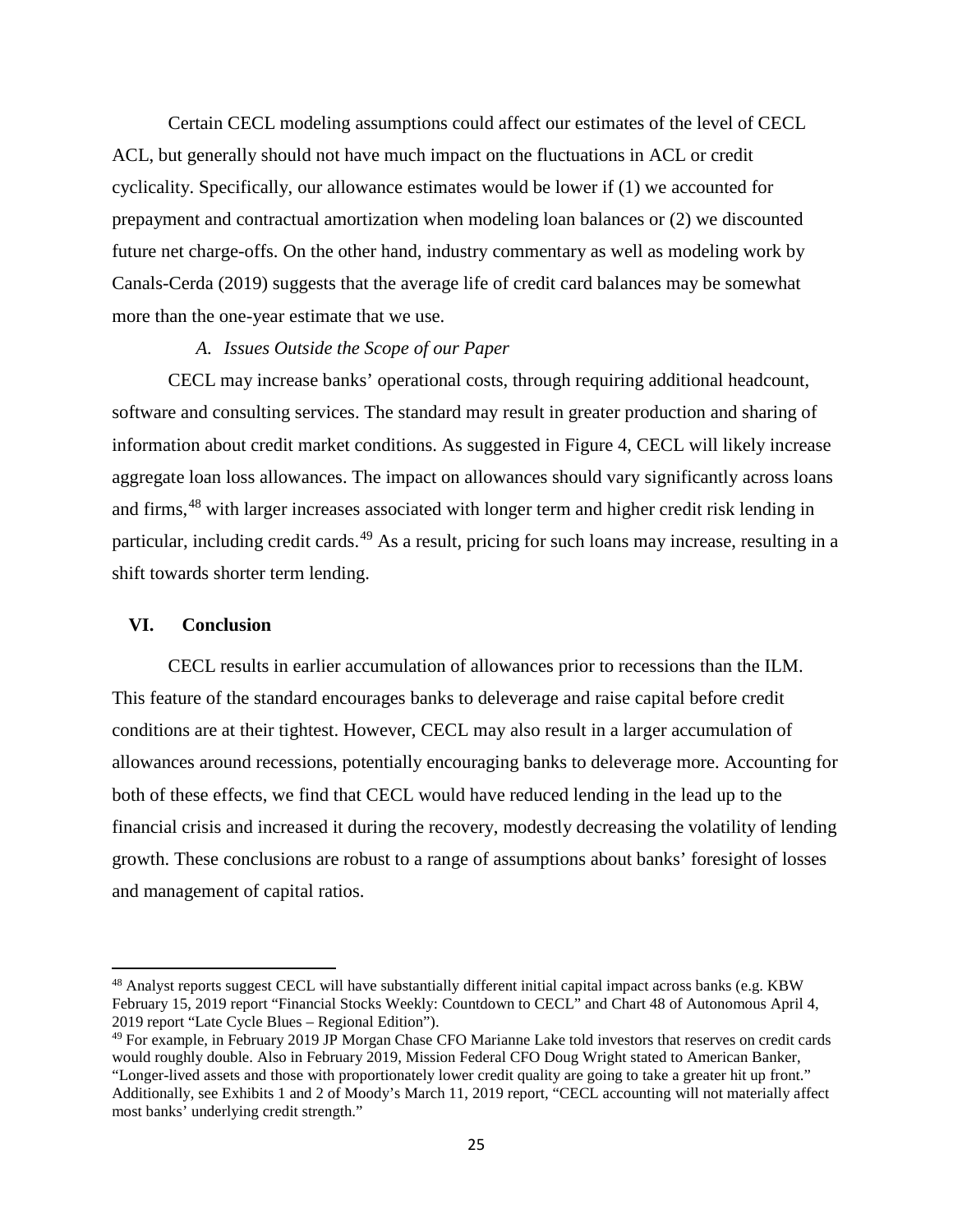Our analysis may overstate the magnitude of CECL's impact to the extent that i) banks have significant discretion when modeling CECL ACL, ii) banks are indifferent to the shorterterm shifts between allowances and capital implied by CECL or iii) the capital impact at banks subject to CCAR is roughly offset by reductions in the modeled stress losses. On the other hand, our framework does not incorporate potential effects of CECL on the composition of bank lending and loan pricing, which DeRitis and Zandi (2018) suggest could further reduce cyclicality.

### **References**

- Abad, Jorge and Javier Suarez. (2018) "The Procyclicality of Expected Credit Loss Provisions." *CEPR Discussion Paper 13135*. Available at: https://papers.ssrn.com/sol3/papers.cfm?abstract\_id=3244507
- Agenor, Pierre-Richard and Roy Zilberman. (2015) "Loan Loss Provisioning Rules, Procyclicality, and Financial Volatility." *Journal of Banking and Finance*, v 61, 301-315.
- Agenor, Pierre-Richard and Luiz Pereira da Silva. (2017) "Cyclically Adjusted Provisions and Financial Stability." *Journal of Financial Stability*, v 28, 143-162.
- Aiyar, Shekhar, Charles Calomiris and Tomasz Wieladek. (2014) "Does Macro-Prudential Regulation Leak? Evidence from a UK Policy Experiment." *Journal of Money, Credit, and Banking*, v 46, no. 1, 181-214.
- Arellano, Miguel and Stephen Bond. (1991) "Some Tests of Specification for Panel Data: Monte Carlo Evidence and an Application to Employment Equations." *Review of Economic Studies*, v 58, 277-297.
- Bassett, William, Mary Beth Chosak, John Driscoll and Egon Zakrajsek. (2014) "Changes in Bank Lending Standards and the Macroeconomy" *Journal of Monetary Economics*, v 62,  $23-40.$
- Beatty, Anne and Scott Liao. (2011) "Do Delays in Expected Loss Recognition Affect Banks' Willingness to Lend?" *Journal of Accounting and Economics*, v 52, 1-20.
- Behn, Markus, Rainer Haselmann and Paul Wachtel. (2016) "Procyclical Capital Regulation and Lending." *The Journal of Finance*, v 71, no. 2, 919-956.
- Berger, Allen, Robert DeYoung, Mark Flannery, David Lee and Ozde Oztekin. (2008) "How Do Large Banking Organizations Manage Their Capital Ratios?" *Journal of Financial Services Research*, v 34, 123-149.
- Bernanke, Ben and Cara Lown. (1991) "The Credit Crunch." *Brookings Papers on Economic Activity*, v 2, 205-247.
- Berrospide, Jose and Rochelle Edge. (2010) "The Effects of Bank Capital on Lending: What Do We Know, and What Does It Mean?" *International Journal of Central Banking*, v 6, no. 4, 5-54.
- Bouvatier, Vincent and Laetitia Lepetit. (2012) "Provisioning Rules and Bank Lending: A Theoretical Model." *Journal of Financial Stability*, v 8, no. 1, 25-31.
- Bridges, Jonathan, David Gregory, Mette Nielsen, Silvia Pezzini, Amar Radia and Marco Spaltro. (2014) "The Impact of Capital Requirements on Bank Lending." *Bank of England Working Paper No. 486*.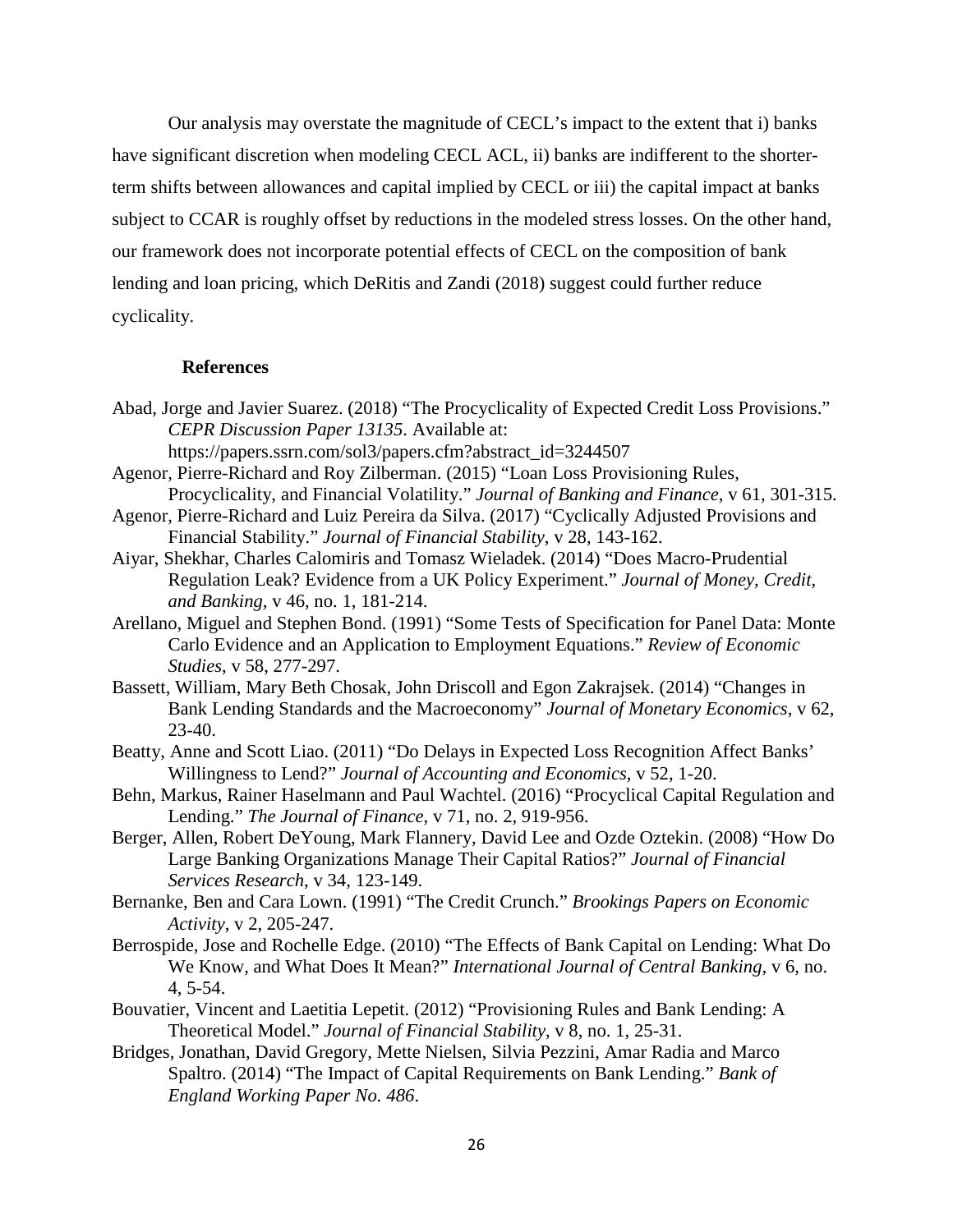- Breeden, Joseph. (2018) "CECL Procyclicality: It Depends on the Model." Working paper available at:<https://www.prescientmodels.com/articles/CECL-Procyclicality.pdf>
- Bushman, Robert and Christopher Williams. (2012) "Accounting Discretion, Loan Loss Provisioning, and Discipline of Banks' Risk-Taking." *Journal of Accounting and Economics*, v 54, no. 1, 1-18.
- Canals-Cerda, Jose. (2019) "From Incurred Loss to Current Expected Credit Loss (CECL): A Forensic Analysis of the Allowance for Loan Losses in Unconditionally Cancelable Credit Card Portfolios." *Federal Reserve Bank of Philadelphia Working Paper 19-08*. Available at: [https://philadelphiafed.org/-/media/research-and-data/publications/working](https://philadelphiafed.org/-/media/research-and-data/publications/working-papers/2019/wp19-08.pdf)[papers/2019/wp19-08.pdf](https://philadelphiafed.org/-/media/research-and-data/publications/working-papers/2019/wp19-08.pdf)
- Carlson, Mark, Hui Shan and Missaka Warusawitharana. (2013) "Capital Ratios and Bank Lending: A Matched Bank Approach." *Journal of Financial Intermediation*, v 22, 663- 687.
- Chae, Sarah, Robert Sarama, Cindy Vojtech and James Wang. (2018) "The Impact of the Current Expected Credit Loss Standard (CECL) on the Timing and Comparability of Reserves." *Finance and Economics Discussion Series Working Paper 020*. Available at: <https://www.federalreserve.gov/econres/feds/files/2018020pap.pdf>
- Cohen, Benjamin and Gerald Edwards. (2017) "The New Era of Expected Credit Loss Provisioning." *BIS Quarterly Review*. March 2017 Available at: https://www.bis.org/publ/qtrpdf/r\_qt1703f.pdf
- Covas, Francisco and William Nelson. "Current Expected Credit Loss: Lessons from 2007- 2009." (2018) *Banking Policy Institute Working Paper*. Available at: [https://bpi.com/wp](https://bpi.com/wp-content/uploads/2018/07/CECL_WP-2.pdf)[content/uploads/2018/07/CECL\\_WP-2.pdf](https://bpi.com/wp-content/uploads/2018/07/CECL_WP-2.pdf)
- Cummings, James and Kassim Durrani. "Effect of the Basel Accord Capital Requirements on th Loan-Loss Provisioning Practices of Australian Banks." (2016) *Journal of Banking and Finance*, v 67, 23-36.Du, Fang, Chris Finger, Ben Ranish and Robert Sarama. (2018) "Sources of Modelling Variation in CECL Allowances." *The New Impairment Model Under IFRS 9 and CECL.* Edited by Jing Zhang. Risk books.
- DeRitis, Christian and Mark Zandi. (2018) "Gauging CECL Cyclicality." *Moody's Analytics Analysis Paper*. Available at: [https://www.economy.com/mark-zandi/documents/2018-](https://www.economy.com/mark-zandi/documents/2018-12-03-Gauging-CECL-Cyclicality.pdf) [12-03-Gauging-CECL-Cyclicality.pdf](https://www.economy.com/mark-zandi/documents/2018-12-03-Gauging-CECL-Cyclicality.pdf)
- Fadil, Michael. (2018) "The Impacts of CECL: Empirical Assessments and Implications." *The New Impairment Model Under IFRS 9 and CECL.* Edited by Jing Zhang. Risk books.
- Fraisse, Henri, Matthias Le and David Thesmar. (2017) "The Real Effects of Bank Capital Requirements." *European Systemic Risk Board Working Paper No. 47*.
- Francis, William and Matthew Osborne. (2012) "Capital Requirements and Bank Behavior in the UK: Are there Lessons for International Capital Standards." *Journal of Banking and Finance*, v 36, 803-816.
- Gambacorta, Leonardo and Paolo Emilio Mistrulli. (2004) "Does Bank Capital Affect Lending Behavior?" *Journal of Financial Intermediation*, v 13, 436-457.
- Gambacorta, Leonardo and Hyun Song Shin. (2018) "Why Bank Capital Matters for Monetary Policy." *Journal of Financial Intermediation*, v 35, 17-29.
- Gropp, Reint, Thomas Mosk, Steven Ongena and Carlo Wix. (2019) "Banks Response to Higher Capital Requirements: Evidence from a Quasi-Natural Experiment." *The Review of Financial Studies*, v 32, no. 1, 266-299.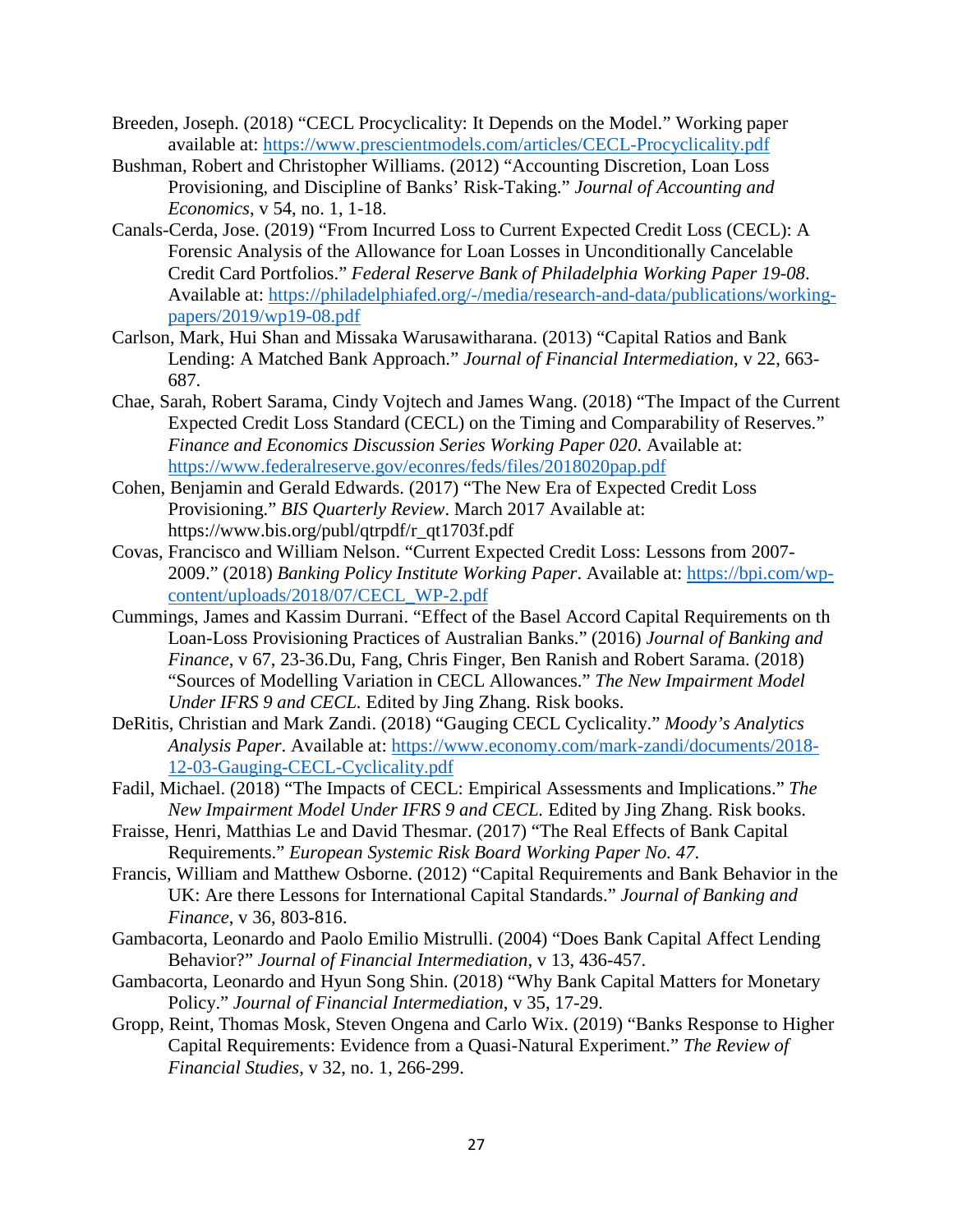- Jimenez, Gabriel, Steven Ongena, Jose-Luis Peydro and Jesus Saurina. (2017) "Macroprudential Policy, Countercyclical Bank Capital Buffers, and Credit Supply: Evidence from the Spanish Dynamic Provisioning Experiments." *Journal of Political Economy*, v 125, no. 6, 2126-2177.
- Memmel, Christoph and Peter Raupach. (2010) "How do Banks Adjust Their Capital Ratios?" *Journal of Financial Intermediation*, v 19, 509-528.
- Noss, Joseph and Priscilla Toffano. (2016) "Estimating the Impact of Changes in Aggregate Bank Capital Requirements on Lending and Growth During an Upswing." *Journal of Banking and Finance*, v 62, 15-27.
- Peek, Joe and Eric Rosengren. (1995) "Bank Regulation and the Credit Crunch." *Journal of Banking and Finance*, v 19, 679-692.
- Peek, Joe and Eric Rosengren. (1997) "The International Transmission of Financial Shocks: The Case of Japan." *The American Economic Review*, v 87, no. 4, 495-505.
- Peek, Joe and Eric Rosengren. (2000) "Collateral Damage: Effects of the Japanese Bank Crisis on Real Activity in the United States." *The American Economic Review*, v 90, no. 1, 30- 45.
- Ryan, Stephen. (2019) "The CECL Approach." *Banking Perspectives*, Q1. Available at: [https://www.bankingperspectives.com/the-cecl-approach/.](https://www.bankingperspectives.com/the-cecl-approach/)
- Stambaugh, Robert. (1999) "Predictive regressions." *Journal of Financial Economics*, v 54, 375- 421.

## **Appendices**

 $\overline{\phantom{a}}$ 

### **Appendix A – CECL Impact Framework: System of Equations**

In this appendix, we describe the system of equations that we use to estimate bank-level outcomes under CECL given *actual* outcomes under ILM, our estimates of allowances under CECL and our estimates of banks' capital adjustment processes  $\theta^G$  and  $\theta^D$ . Since the net chargeoff rate is the same in our setup under both ILM and CECL, we do not denote it by *CECL* or *ILM*. For each bank, we assume that all variables, except for allowances, start at the same level under CECL and ILM. [50](#page-28-0) From the second quarter onwards, differences in outcomes between the CECL and ILM regimes are driven by differences in the evolution of tier 1 risk-based capital ratios denoted by  $\delta_t$ .

$$
\delta_t = T1RBC_t^{CECL} - T1RBC_t^{ILM}
$$

We model lending growth and capital distributions that respond proportionally to this difference in capital ratios (equations A.1 and A.2 below).<sup>[51](#page-28-1)</sup> The calibration of  $\theta^G$  and  $\theta^D$  is described in Section [IV.](#page-15-0)

<span id="page-28-0"></span> $50$  We start in the first quarter in which all necessary variables are present for the bank in the Y9C. For most banks, this is the second quarter of 1996.

<span id="page-28-1"></span> $51$  In the simulation we outline, assets are defined as gross of loan loss allowances (i.e. accounting assets plus loan loss allowances).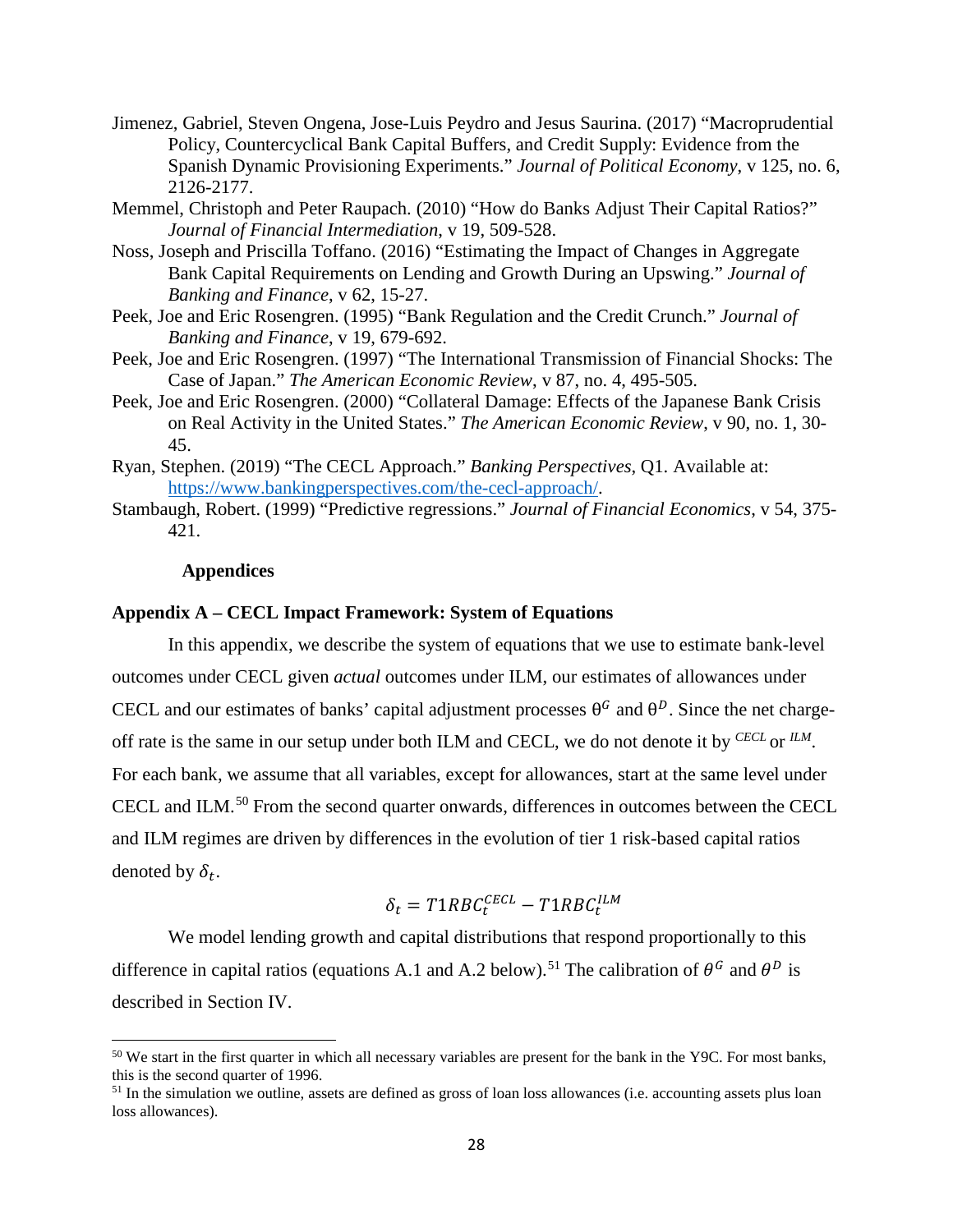$$
\Delta Ln(Loans)^{ECL}_{t} - \Delta Ln(Loans)^{LIM}_{t} = \theta^{G} \delta_{t-1} (A.1)
$$

$$
\frac{Distributions^{ECL}_{t}}{RWA^{ECL}_{t-1}} - \frac{Distributions^{LIM}_{t}}{RWA^{LIM}_{t-1}} = \theta^{D} \delta_{t-1} (A.2)
$$

We estimate CECL allowances (ACL) under the approaches detailed in Section [III.](#page-6-0) In our framework, with net charge-off rates the same under CECL, provisions expenses are given by equation  $(A.3)$ .<sup>[52](#page-29-0)</sup>

$$
ProvisionExpense_t^{CECL} - ProvisionExpense_t^{ILM} = NCORate_t (Loans_{t-1}^{CECL} - Loans_{t-1}^{ILM}) +
$$

$$
(AACL_t^{CECL} - AALLL_t^{ILM})(A.3)
$$

We assume interest income and expenses are proportional to lagged assets and liabilities respectively (equations A.4 and A.5).

 = � −1 −1 � � (A.4) <sup>=</sup> � −1 −1 � � (A.5)

 $= -$ 

With the impact to the affected components of net income defined in  $(A.3)$  through  $(A.5)$ , we calculate net income under CECL using equation (A.6). The parameter  $\tau = 31\%$  represents the long-run average effective tax rate in our sample.

NetIncome<sub>t</sub><sup>CECL</sup> – NetIncome<sub>t</sub><sup>ILM</sup> = 
$$
(1 - \tau)[(InterestIncome_{t}^{ECL} - \nInterestIncome_{t}^{ILM}) - (InterestExpresse_{t}^{ECL} - \nInterestExpresse_{t}^{ILM}) - (ProvisionExpresse_{t}^{ECL} - \nPreviousE \nxpense_{t}^{ILM})](A.6)
$$

Finally, the impact of CECL on net income and distributions flow through directly to capital, as shown in equation (A.7).

$$
\Delta T1 Capital_t^{CECL} - \Delta T1 Capital_t^{ILM} = (NetIncome_t^{CECL} - NetIncome_t^{ILM}) - (Distributions_t^{CECL} - Distributions_t^{ILM})(A.7)
$$

At this point, we calculate tier 1 capital ratios under CECL and  $\delta_t$ , allowing us to estimate outcomes under CECL for quarter t+1.

#### **Appendix B – The "Intermediate" Foresight Proxy for Net Charge-off Forecasts**

In our intermediate foresight proxy, we assume that net charge-offs follow a time-series process that is known by the banks. In addition, we assume that banks have some ability to estimate the residual of this model. Specifically, we assume that, on average, banks learn about

<span id="page-29-0"></span><sup>&</sup>lt;sup>52</sup> Under this formula, transfers and other adjustments to allowances are unchanged under CECL.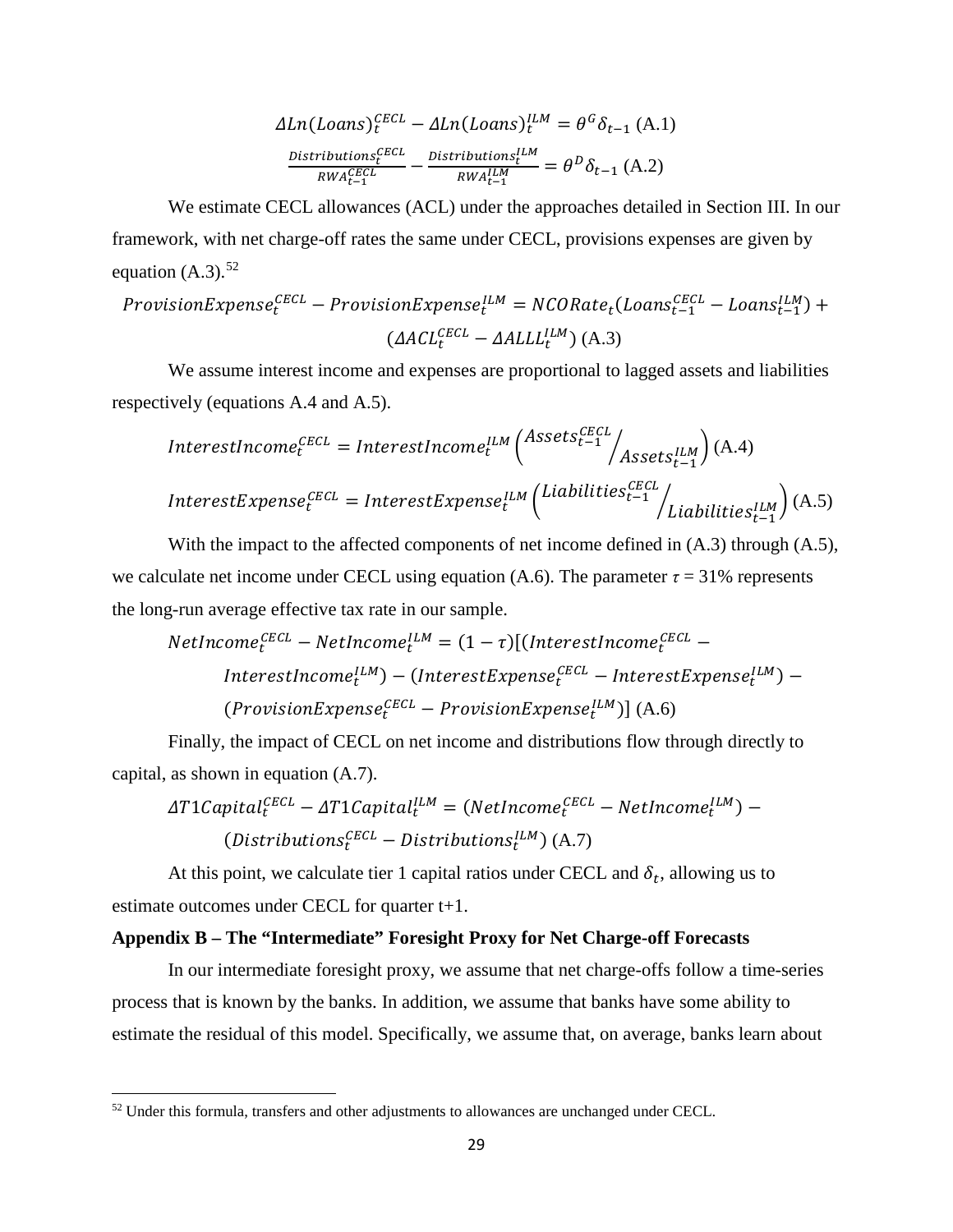the residual as quickly as it is reflected in the banks' equity market capitalization. Under assumptions detailed below, the covariances of banks' stock returns and subsequent net chargeoff residuals serve to identify the average amount of advance knowledge banks had about those residuals. Note that this calibration relies heavily on the financial crisis for guidance on the amount of foresight we will have leading into the next downturn.

We start by specifying and estimating an autoregressive time-series model of the bank's net charge-offs, indicated by Equation (A.8) below.<sup>[53](#page-30-0)</sup> We estimate this model using fixed effects to estimate the intercepts, and Bayesian Information Criterion to select the number of lags.<sup>[54](#page-30-1)</sup> Net charge-off rates are significantly persistent; the loan-weighted time-series R-squared averages around 0.43.

$$
NCO_{bt} = \alpha_b + A(L)NCO_{bt} + \varepsilon_{bt} (A.8)
$$

We assume banks learn about their residual  $\varepsilon_{bt}$  over quarters *t*-*N* through *t*, and denote the information learned *k* periods in advance by  $I_{b,t-k,t} = E_{b,t-k}[\varepsilon_{bt}] - E_{b,t-k-1}[\varepsilon_{bt}]$ . Assuming the information *I* has a Gaussian distribution, estimating the banks' *k*-quarters in advance forecast is a classic signal extraction problem with the solution given in Equation (A.9) below.

$$
E\left[E_{b,t-k}[\varepsilon_{bt}]\Big|\varepsilon_{bt}\right] = \frac{\sigma^2(\sum_{\tau=k}^N l_{b,t-\tau,t})}{\sigma^2(\varepsilon_{bt})}\varepsilon_{bt} = \frac{\sum_{\tau=k}^N \sigma^2(l_{b,t-\tau,t})}{\sum_{\tau=0}^N \sigma^2(l_{b,t-\tau,t})}\varepsilon_{bt}
$$
(A. 9)

Next, we assume that every unit of *I* is associated with an unexpected decline in bank market equity of  $\beta$  < 0.<sup>[55](#page-30-2)</sup> This assumption allows us to identify the variance of  $I_{b,t-k,t}$  through the covariance of unexpected returns and residuals as shown in equation (A.10) below.

$$
\sigma(R_{b,t-k}, \varepsilon_{bt}) = \sigma\left(\beta \sum_{\tau=0}^{N} I_{b,t-k,t-k+\tau}, \sum_{\tau'=0}^{N} I_{b,t-\tau',t}\right)
$$

$$
= \beta \sigma\left(\sum_{\tau=0}^{N} I_{b,t-k,t-k+\tau}, I_{b,t-k,t}\right)
$$

$$
= \beta \sigma^2(I_{b,t-k,t}) \ (A. 10)
$$

<span id="page-30-0"></span><sup>&</sup>lt;sup>53</sup> All models in this section are estimated separately across banks in the different size categories noted in footnote [25.](#page-12-3)

<span id="page-30-1"></span><sup>54</sup> We estimate the number of lags at one or two depending on bank size. Our estimated model coefficients are fairly similar (and our resulting forecasts almost identical) when we instead estimate the autoregressive model using GMM IV methods developed to handle dynamic panel estimation (e.g. Arellano Bond).

<span id="page-30-2"></span><sup>&</sup>lt;sup>55</sup> We might expect  $β < -1$ , as each dollar of residual net charge-off predicts further net charge-offs in subsequent quarters. The estimate of  $\beta$  is also affected by the possible correlation of information about future net charge-offs and other information relevant to banks' market value. This does not pose a challenge to identification as long as the same β applies to information received about net charge-offs at different horizons, i.e. the correlation of information about net charge-off residuals in *k* quarters and other value relevant information is independent of *k*. Discounting provides some justification for a smaller β at longer horizons, but has only a marginal impact on β.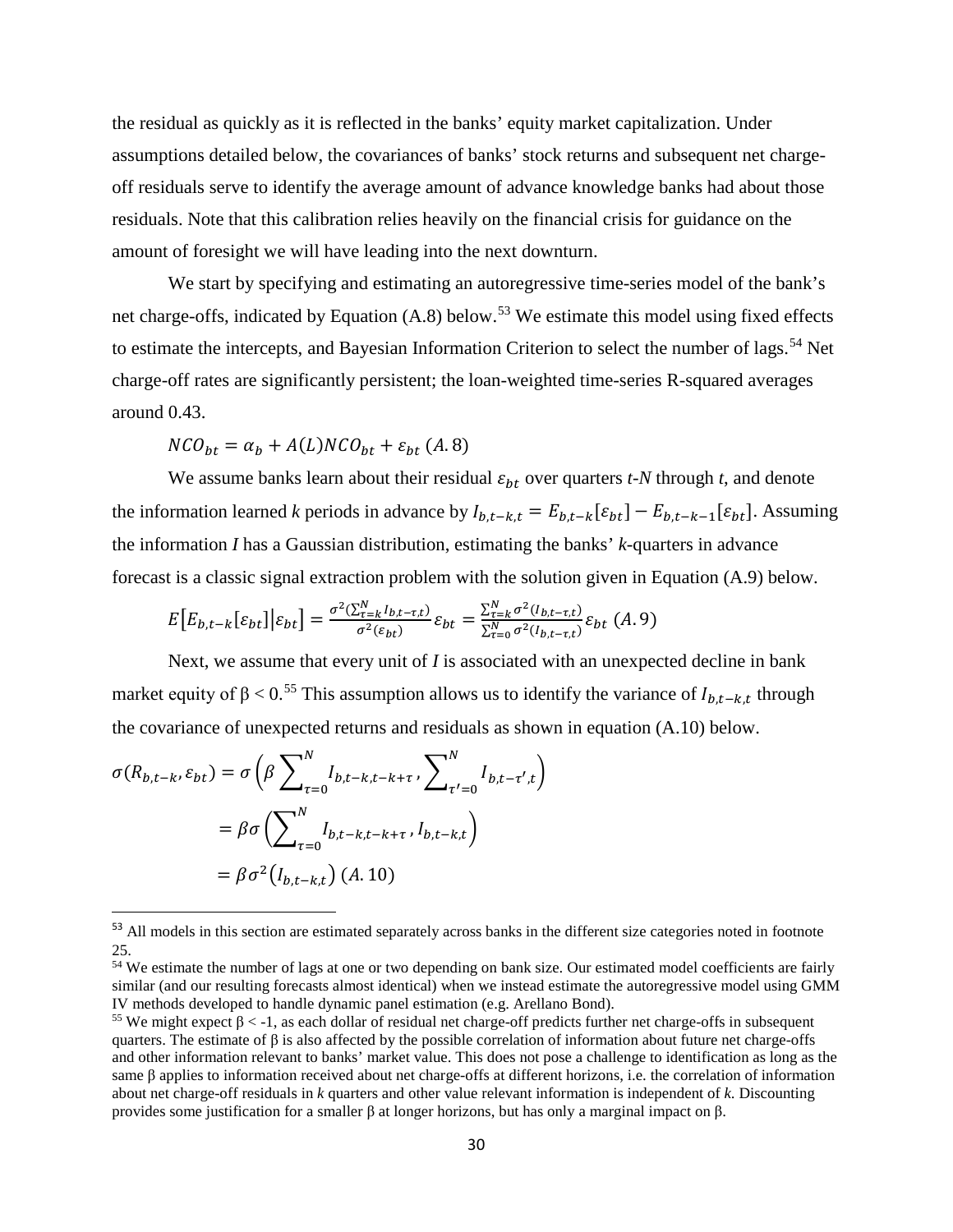The second line of the equation follows as information has zero serial correlation by construction, i.e.  $\sigma(I_{b,t-k,t+j}, I_{b,t-\tau,t}) = 0$  if  $k \neq \tau$ . The third line follows from the fact that if residuals are not serially correlated, and all correlations  $\rho(I_{b,t-\tau,t}, I_{b,t-\tau,t+k})$  have the same sign, then  $\rho(I_{b,t-\tau,t}, I_{b,t-\tau,t+k}) = 0$  for all  $\tau$  and  $k$ . We substitute equation (A.10) into (A.9), resulting in our "intermediate foresight" forecast given in equation (A.11) below. We estimate these forecasts,  $E_{b,t-k}^{int}$ , using data on 980 bank holding companies matched between the Center for Research in Security Prices (CRSP) and the FR Y-9C over the period Q2 1986 through Q4 2017. [56](#page-31-0)

$$
E_{b,t-k}^{int}[NCO_{bt}] = \widehat{\alpha_b} + E_{b,t-k}^{int}[\hat{A}(L)NCO_{bt}] + \frac{\sum_{\tau=k}^{N} \sigma(R_{b,t-\tau}, \varepsilon_{bt})}{\sum_{\tau=0}^{N} \sigma(R_{b,t-\tau}, \varepsilon_{bt})} \varepsilon_{bt} (A.11)
$$

[Figure 8](#page-32-0) shows the share of the net charge-off residual that is predicted by the bank at each horizon, i.e.  $\frac{\sum_{\tau=k}^{N} \sigma(R_{b,t-\tau}, \varepsilon_{bt})}{\sum_{\tau=0}^{N} \sigma(R_{b,t-\tau}, \varepsilon_{bt})}$ .<sup>[57](#page-31-1)</sup> The slope of the curve represents the rate of learning about the residual, i.e. is proportional to  $\sigma^2(I_{b,t-\tau,t})$ . Our calibration implies that banks start to learn about their future net charge-offs around 15 quarters in advance. However, most of the information about net charge-offs is learned between two quarters and two years in advance.

<span id="page-31-0"></span><sup>56</sup> We use the CRSP-FRB linking dataset provided by the Federal Reserve Bank of New York:

[https://www.newyorkfed.org/research/banking\\_research/datasets.html.](https://www.newyorkfed.org/research/banking_research/datasets.html) Our estimates are weighted by total assets. We verify that our calibration yields broadly similar, but noisier, results when equally weighting banks, using only non-crisis periods (the calibration relies heavily on the lead-lag relationship of stock returns and net charge-offs during the financial crisis), or after applying time fixed effects to net charge-offs. We assume expected returns are constant, but this makes little difference to the resulting calibration, as risk models explain relatively little of the variation in realized returns.

<span id="page-31-1"></span><sup>&</sup>lt;sup>57</sup> Since we calibrate the approach separately for banks in different size categories, this figure represents a loanweighted average calibration across all banks.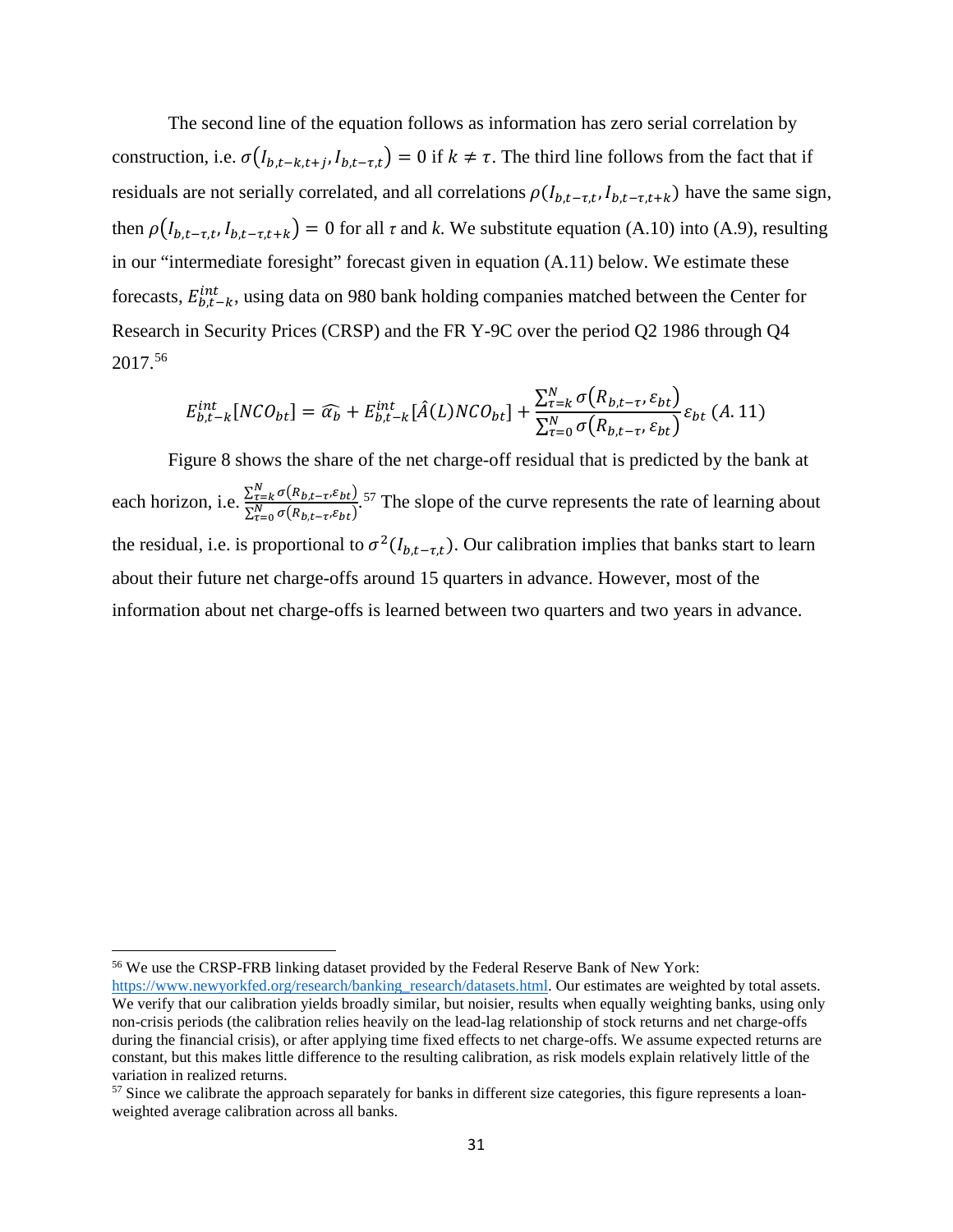<span id="page-32-0"></span>

*Figure 8: Average Share of Net Charge-off Residual Predicted by Horizon*



### **Appendix C –Literature on the Impact of Bank Capital on Lending and Distributions**

The table below summarizes the studies we use in our literature-based bank capital adjustment process. Conversions are required to express some estimates in terms of the given units. First, based on the average risk-weight in the latest cross-section of our sample, we equate a 100bp change in risk-based capital buffer with a 65.8bp change in capital charge or simple leverage ratio. Second, we adjust estimates to account for variation in the horizon over which the studies measure impact. In studies with a pre- and post-treatment observation, we divide the impact by the average post minus pre-treatment horizon (in years). In papers providing long-term impacts of capital on lending, we divide results by three to reflect the typical share of the longterm impact occurring in the first year. Finally, we take estimates of the impact at the bank level—several papers measure the impact on lending at multiple levels (e.g. loan, bank, or borrower). Due to the ability to substitute lending across loans or banks, the measured impacts are generally smaller at the borrower level. In addition, for several papers we approximate the impact on annual distributions *d* from the impact on lending *g*, annual reversion of capital ratios to target *r*, and a baseline capital ratio of  $k=0.1$ , as  $d=100^*r - k^*g$ .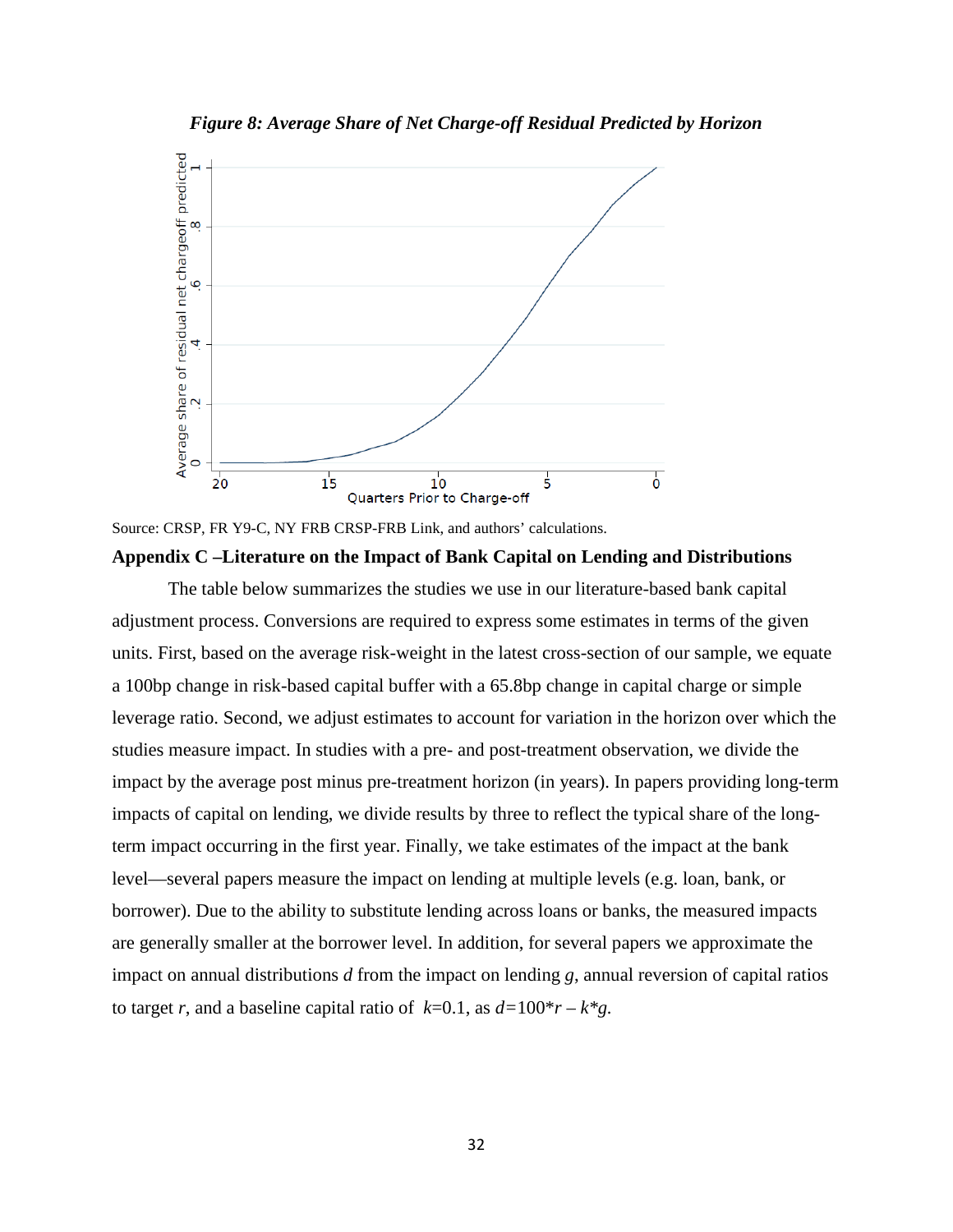|                                                                          |                                                |                                                      |                                                                         | Implied Change per 100bp<br><b>RBC</b> |                           |
|--------------------------------------------------------------------------|------------------------------------------------|------------------------------------------------------|-------------------------------------------------------------------------|----------------------------------------|---------------------------|
|                                                                          | Empirical                                      | Source of                                            | Experimental                                                            | Aggregate<br>Annual                    | Annual<br>Distributions / |
| Paper                                                                    | Setting                                        | Variation                                            | Treatment                                                               | Lending (bp)                           | RWA (bp)                  |
| Our Baseline                                                             |                                                |                                                      |                                                                         | 140                                    | 13.6                      |
| Approach                                                                 |                                                |                                                      |                                                                         |                                        |                           |
| Regressions<br>Gropp, Mosk,                                              | Large EU                                       | Change in                                            | Size-based capital                                                      | 133                                    | $0^{58}$                  |
| Ongena and Wix<br>(2019)                                                 | banks (2009-<br>2013)                          | capital<br>requirements<br>(persistent)              | requirements                                                            |                                        |                           |
| Gambacorta and<br>Shin (2018)                                            | Large G10<br>banks (1994-<br>2012)             | Capital                                              |                                                                         | 39                                     |                           |
| Jimenez,<br>Ongena, Peydro<br>and Saurina<br>(2017)                      | Spanish banks<br>$(1998-2013)$                 | Change in<br>provisioning<br>(temporary)             | Supervisory<br>release of<br>dynamic<br>provisions                      | 19759                                  |                           |
| Fraisse, Le and<br>Thesmar $(2017)$                                      | Largest six<br>French banks<br>$(2008 - 2011)$ | Change in<br>capital<br>requirements<br>(persistent) | Variation in<br>modeled risk<br>weights $60$                            | 133                                    |                           |
| Behn,<br>Haselmann and<br>Wachtel (2016)                                 | German banks<br>$(2008 - 2011)$                | Change in<br>capital<br>requirements<br>(temporary)  | Exposure to<br>banks with<br>cyclical (AIRB)<br>capital<br>requirements | 263                                    |                           |
| Noss and<br>Toffano (2016)                                               | UK banks<br>$(1986 - 2010)$                    | Change in<br>capital<br>requirements<br>(persistent) |                                                                         | 35061                                  |                           |
| Aiyar, Calomiris<br>and Wieladek<br>(2014)                               | UK banks<br>$(1998-2008)$                      | Change in<br>capital<br>requirements<br>(temporary)  | Changes in bank-<br>specific<br>supervisory<br>capital<br>requirements  | 22862                                  |                           |
| Bridges,<br>Gregory,<br>Nielsen, Pezzini,<br>Radia and<br>Spaltro (2014) | <b>UK</b> banks<br>$(1990-2011)$               | Change in<br>capital<br>requirements<br>(temporary)  | Changes in bank-<br>specific<br>supervisory<br>capital<br>requirements  | 335                                    | 7.5                       |

<span id="page-33-0"></span><sup>58</sup> Authors find similar equity issuance and change in capital for treated and untreated banks.

<span id="page-33-1"></span><sup>59</sup> Authors find a smaller impact in benign periods.

<span id="page-33-2"></span> $60$  Setup assumes that variation in a borrower's AIRB credit risk weights across banks does not reflect a bankborrower specific willingness to lend.

<span id="page-33-3"></span><sup>&</sup>lt;sup>61</sup> Estimate is extrapolated from Chart 5.

<span id="page-33-4"></span> $62$  Uses the average of authors' long run reduction estimates of 5.7% and 8%.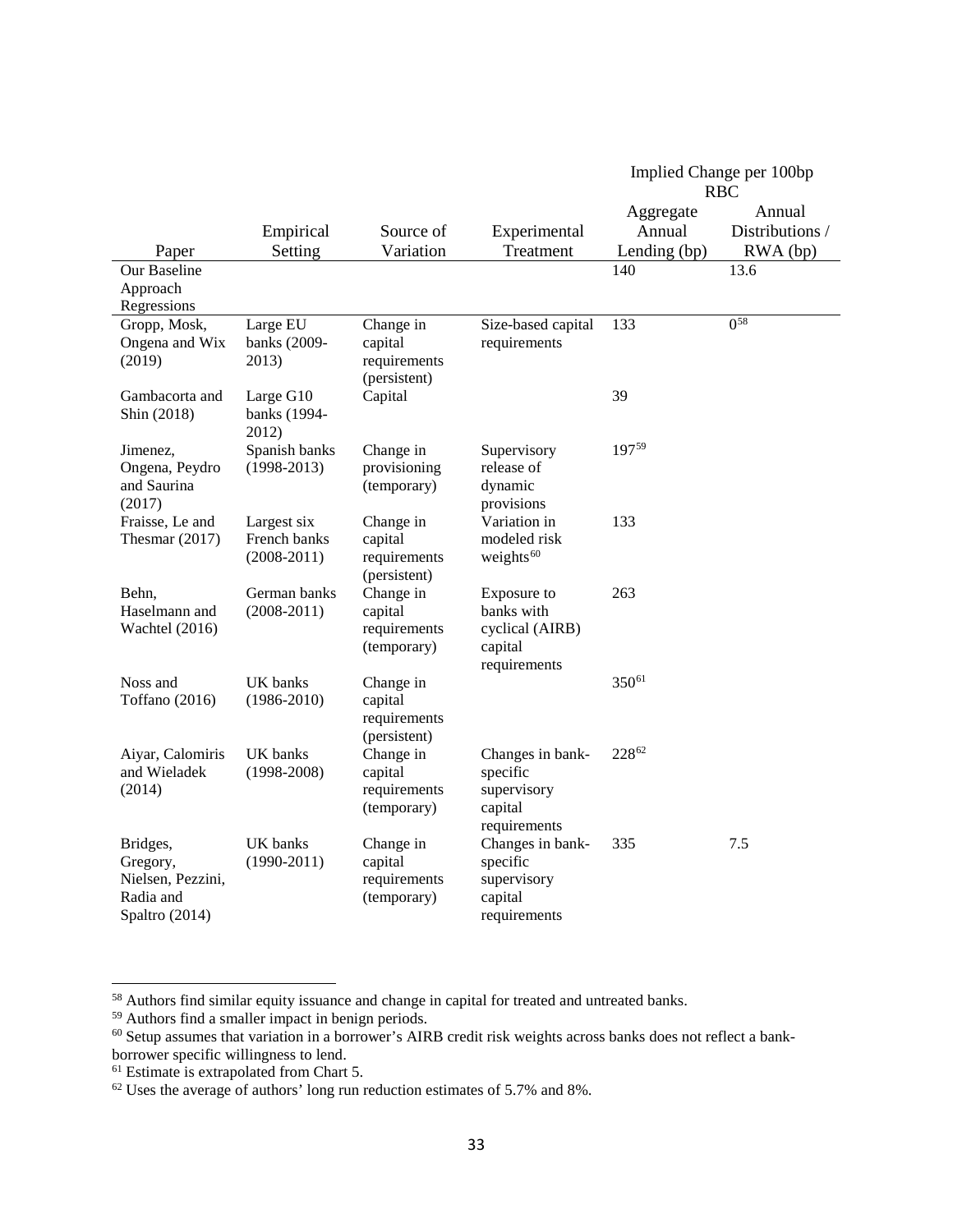| Carlson, Shan<br>and<br>Warusawitharana<br>(2013) | Smaller US<br>banks (2001-<br>2011) | Capital ratios  |                         | 12 <sup>63</sup> |      |
|---------------------------------------------------|-------------------------------------|-----------------|-------------------------|------------------|------|
| Francis and                                       | Roughly 250                         | Capital buffers |                         | 120              | 36   |
| Osborne $(2012)$                                  | UK banks<br>$(1996 - 2007)$         |                 |                         |                  |      |
| Berrospide and                                    | <b>US BHC</b>                       | Capital ratios  |                         | 18664            | 12.8 |
| Edge $(2010)$                                     | $(1992 - 2009)$                     |                 |                         |                  |      |
| Memmel and                                        | 80 large                            | Capital buffers |                         | 30065            | 60   |
| Raupach (2010)                                    | German banks<br>$(1998-2006)$       |                 |                         |                  |      |
| Gambacorta and                                    | Italian banks                       | Capital buffers |                         | 136              |      |
| Mistrulli (2004)                                  | $(1992 - 2001)$                     |                 |                         |                  |      |
| Peek and                                          | US branches of                      | Capital ratios  | Variation in            | 400              |      |
| Rosengren                                         | Japanese banks                      |                 | parent exposure         |                  |      |
| (1997)                                            | $(1989-1995)$                       |                 | to losses in            |                  |      |
|                                                   |                                     |                 | Japanese real<br>estate |                  |      |
| Peek and                                          | New England                         | Capital ratios  |                         | 42               |      |
| Rosengren                                         | (US) banks                          |                 |                         |                  |      |
| (1995)                                            | $(1989-1992)$                       |                 |                         |                  |      |
| Bernanke and<br>Lown (1991)                       | US (NJ) banks<br>(1989-1991)        | Capital ratios  |                         | 164              |      |

## **Appendix D – Calibration of the "Conditional" Capital Adjustment Process**

Our baseline and literature approaches assume that all banks adjust lending and distributions in response to changes in capital at the same speed. However, we might expect the adjustment speed *θ* to decline as a bank's capital ratio increases. At lower capital ratios, a larger adjustment to lending is required to change capital ratios by a given number of basis points and low capital banks may be under more pressure to deleverage quickly. At higher capital ratios, banks are not clearly trying to maintain a target buffer above regulatory capital requirements. They may be targeting economic loss absorption instead—and transfers between allowances and capital have no direct effect on loss absorption. As a result, the impact of CECL could be amplified when capital is lower or muted when capital is higher.

We make lending and distribution adjustment speeds conditional on capital by replacing  $\theta^G$  and  $\theta^D$  in equations (4) and (5) with  $\theta_0^G + \theta_1^G T 1 R B C_{b,t-1}$  and  $\theta_0^D + \theta_1^D T 1 R B C_{b,t-1}$ . As expected, we find significant and positive  $\theta_0$  and significant and negative  $\theta_1$ . In [Figure 9,](#page-35-0) we

<span id="page-34-0"></span><sup>&</sup>lt;sup>63</sup> Authors estimate an average impact of 100bp change in the capital ratio at an average of 12bp over 2006-2011, which are the years of greatest relevance in our study.

<span id="page-34-1"></span> $64$  Authors estimate loans increase \$1.86 for every dollar of extra capital, and a quarterly autoregressive coefficient on capital ratios of 0.91 (extrapolation assumes a risk-based capital ratio of 10%).

<span id="page-34-2"></span> $65$  Estimate is based on the finding of an 18% adjustment towards target per month, with about  $2/3$  of the total adjustment operating through the liabilities (as opposed to assets).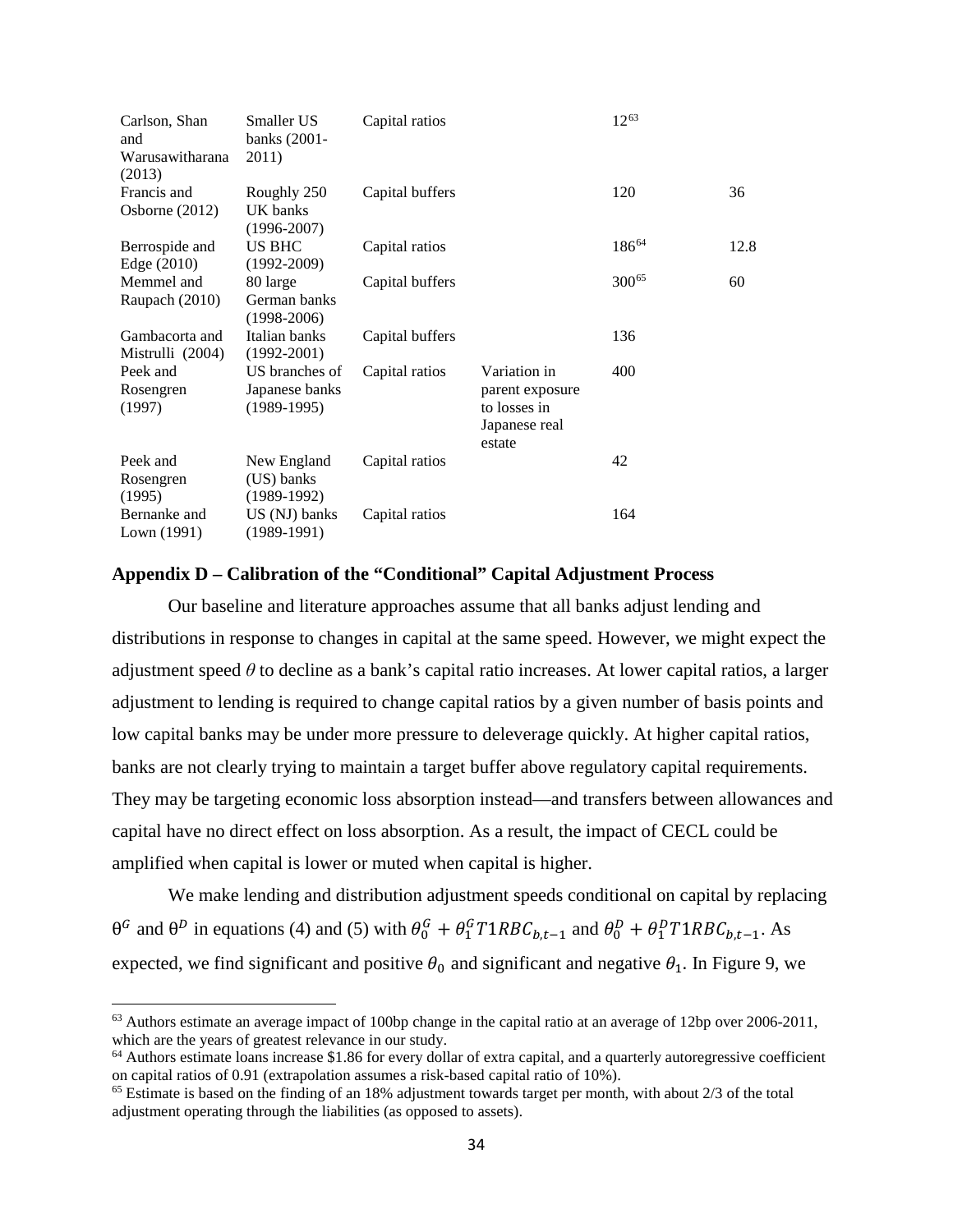compare the marginal impact of capital that results from this specification ( $\theta_0 + 2 * \theta_1 T1RBC$ ) with our baseline results. Our conditional model finds faster adjustments than our baseline model when tier 1 capital ratios are below roughly 13%. We floor the marginal impacts at zero, as otherwise they become negative at high capital ratios.

<span id="page-35-0"></span>

#### *Figure 9: Marginal Impact of Capital on Lending and Distributions*

Source: FR Y9-C and authors' calculations.

<span id="page-35-1"></span> $\overline{\phantom{a}}$ 

In [Figure 10,](#page-35-1) we compare our estimates of lending growth under the conditional approach (blue curve) with our baseline approach (black curve). Both estimates use our intermediate foresight estimates of CECL allowances. Since capital ratios are lower prior to recapitalization programs in 2009, the conditional approach yields more substantial reductions in lending than the baseline approach prior to the crisis, and less substantial increases in lending following.<sup>[66](#page-35-2)</sup> However, both the conditional and baseline adjustment processes yield similar impacts of CECL on the volatility of lending growth (-2.1% conditional vs -1.5% baseline) and magnitude of the largest decline in lending  $(+2.5\%$  conditional vs  $+3.1\%$  baseline).

<span id="page-35-2"></span><sup>&</sup>lt;sup>66</sup> In the conditional adjustment process, long run average lending growth depends on the correlation of CECL's capital impact and capital ratios. For example, if CECL tended to tighten capital when it is low (large negative effect on lending) and loosen capital when it was high (small positive effect on lending), then average lending growth rates would be lower.